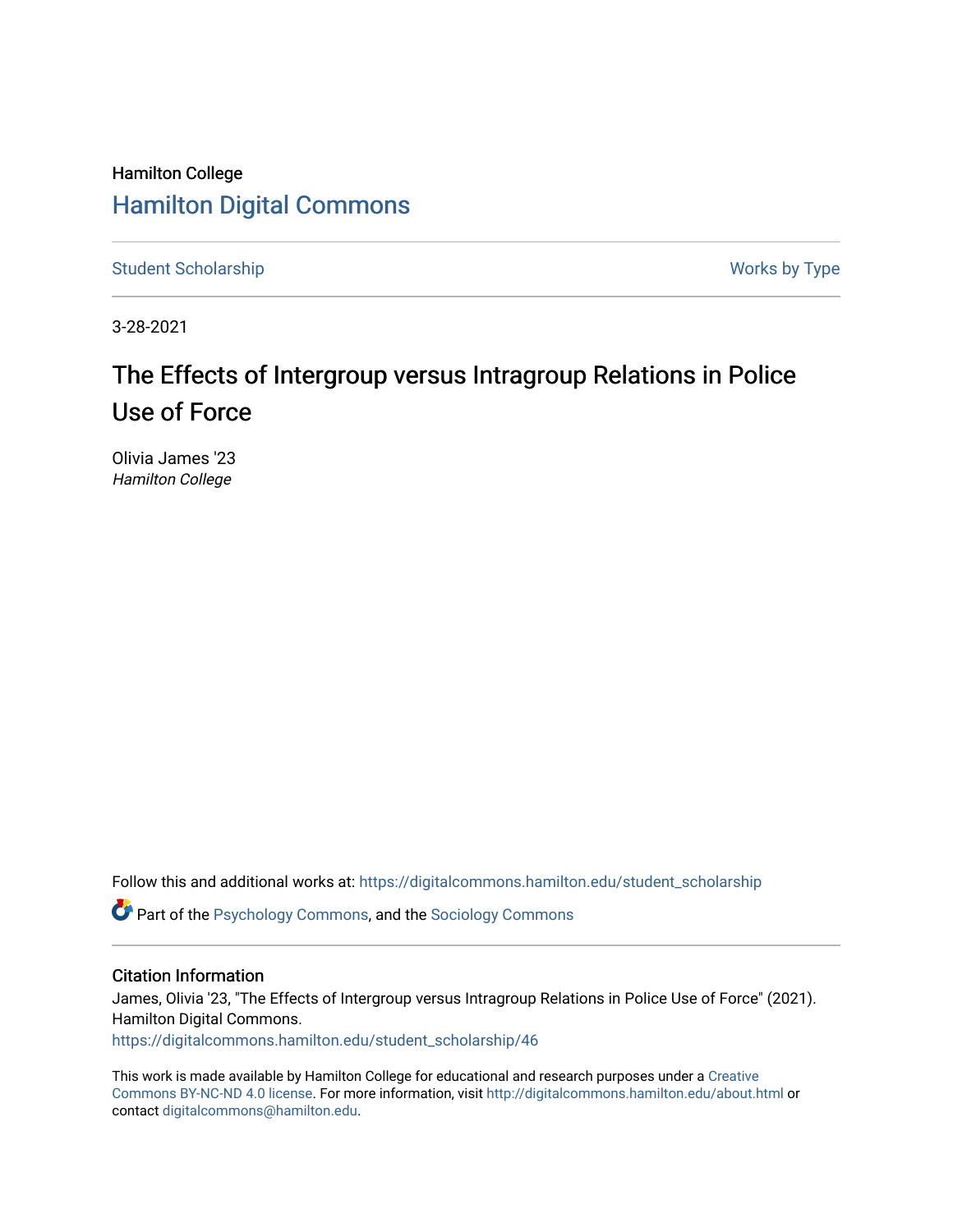### **The Effects of Intergroup versus Intragroup Relations in Police Use of Force**

Olivia James

Department of Psychology, Hamilton College

### Abstract

Intergroup relations between White police officers and Black citizens are often at the forefront of the discussion on police brutality. Intergroup racial bias, the of favoring one's own racial group over others, can lead to policing practices that have damaging, or even deadly, effects on minority communities. Intragroup bias, the favoring and derogation of members *within* one's ingroup, has not been investigated enough in examining police bias. This research utilized the NOPD's publicly available "Use of Force Incidents" data in order to examine whether intergroup and intragroup bias can be observed within their policing. Variables such as the officer/suspect race, suspects build and height, whether the suspect was injured/hospitalized were analyzed and evidence of both intergroup and intragroup biases were found. Disproportionate treatment of Black suspects is apparent in the NOPD data, and White suspects overall were found to still experience better treatment in some areas.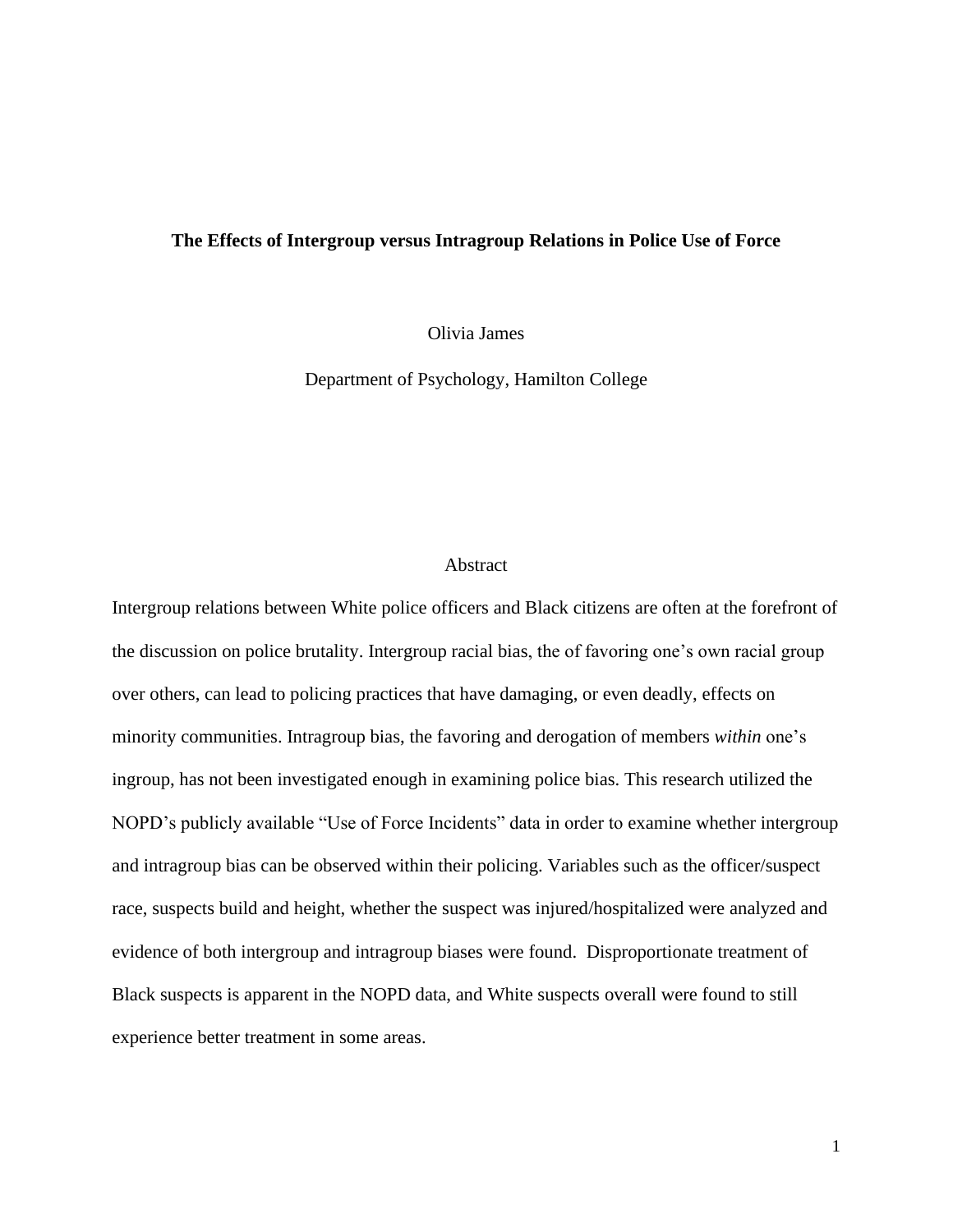Racially biased policing in America has had damaging ramifications on minority communities. On May  $25<sup>th</sup>$  of 2020, a convenience store called the police on a man by the name George Floyd under the assumption that he was trying to pay with a counterfeit \$20 bill. During Floyd's arrest he was pinned to the ground by an officer, who then proceeded to put his knee on his neck for over seven minutes (Hill et al., 2020). A couple months before, on March  $13<sup>th</sup>$ , Breonna Taylor was shot eight times in her home when police came with a warrant for a drug search (Carrega & Ghebremedhin, 2020). These are only a couple of examples of the racially charged issues with policing that led to the resurgence of Black Lives Matter (BLM) protests in the summer of 2020 (Dungca et al., 2020). White people tend to experience better interactions with police than all other non-White people. Statistically, White people are 21% less likely to have a police interaction in which at least a weapon is drawn than Black people (Fryer, 2017). Additionally, White people are also four times less likely to be a target of police use of force than Black people (Walker et al., 2007, as cited in Goff & Kahn, 2012). It has been evident that American policing comes with racial disparities. There is a desperate need for reform in the American justice system, starting with how police interact/treat minority groups. However, in order to assess proper reform, one must understand the influencing psychological factors in policing.

Many places have already taken some measures to mitigate the effects of bad policing. In December of 2015, the New Orleans Police Department (NOPD) released an operations manual on police use of force. The purpose of the operations manual was to make guidelines for all members of the NOPD to follow when it comes to using force on civilians. Guidelines such as their use of force policies and principles, when they are authorized to use force, determining the reasonableness of force, de-escalation techniques, etc. (NOPD, 2015). The manual also provides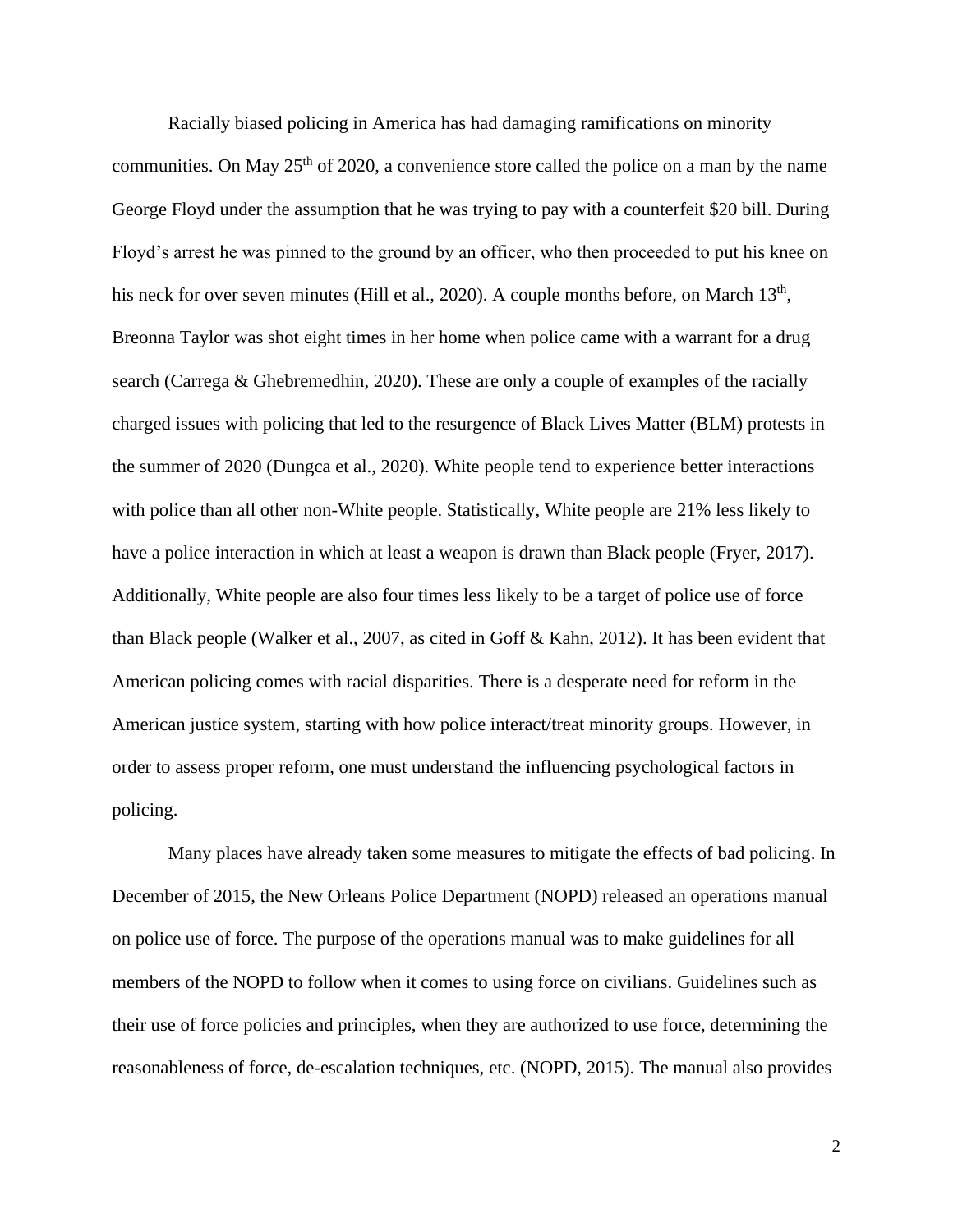additional information pertaining to definitions of police terms and the "Use of Force continuum" Following the release of the operations manual, the NOPD created an accessible dataset called, "NOPD Use of Force Incidents," that reports any time an officer uses force on a suspect. The current research will examine if there are racial discrepancies in excessive use of force, more specifically on the basis of intergroup and intragroup bias from the NOPD officers.

### *Racial Intergroup Bias*

Intergroup bias has been traditionally shown in preference for one's ingroup and derogation for one's outgroup. In the context of police brutality and racial group membership, outgroup derogation can be seen as harsher treatment toward Black suspects and more lenient treatment toward White suspects (Goff & Kahn, 2012). Implicit bias is often a key part of intergroup bias in policing. Police officers will often unknowingly have race and criminality associations that affect how they treat minority suspects (Dukes & Khan, 2017). There is also shooter/weapon bias where officers have a higher tendency to perceive an item as a weapon in the hands of a Black suspect rather than White suspects (Payne, 2006**;** Correll et al. 2014). During traffic stops officers reportedly have better quality interactions with White suspects than Black suspects, who tend to experience more nonmoving violations, extensive searches, and have their vehicles investigated more often (Dixon et al., 2008). Police officers acknowledge that there are racial differences in how suspects are treated, and even that knowing that information causes their minority interactions tense while on the job (Morin et al., 2017).

#### *Racial Intragroup bias*

A group membership bias that little is known about is racial intragroup bias. Intragroup bias refers to favoring those who are more stereotypically similar to the ingroup than those who are less stereotypical of the ingroup. Kahn et al (2016) examined the effects of intragroup bias in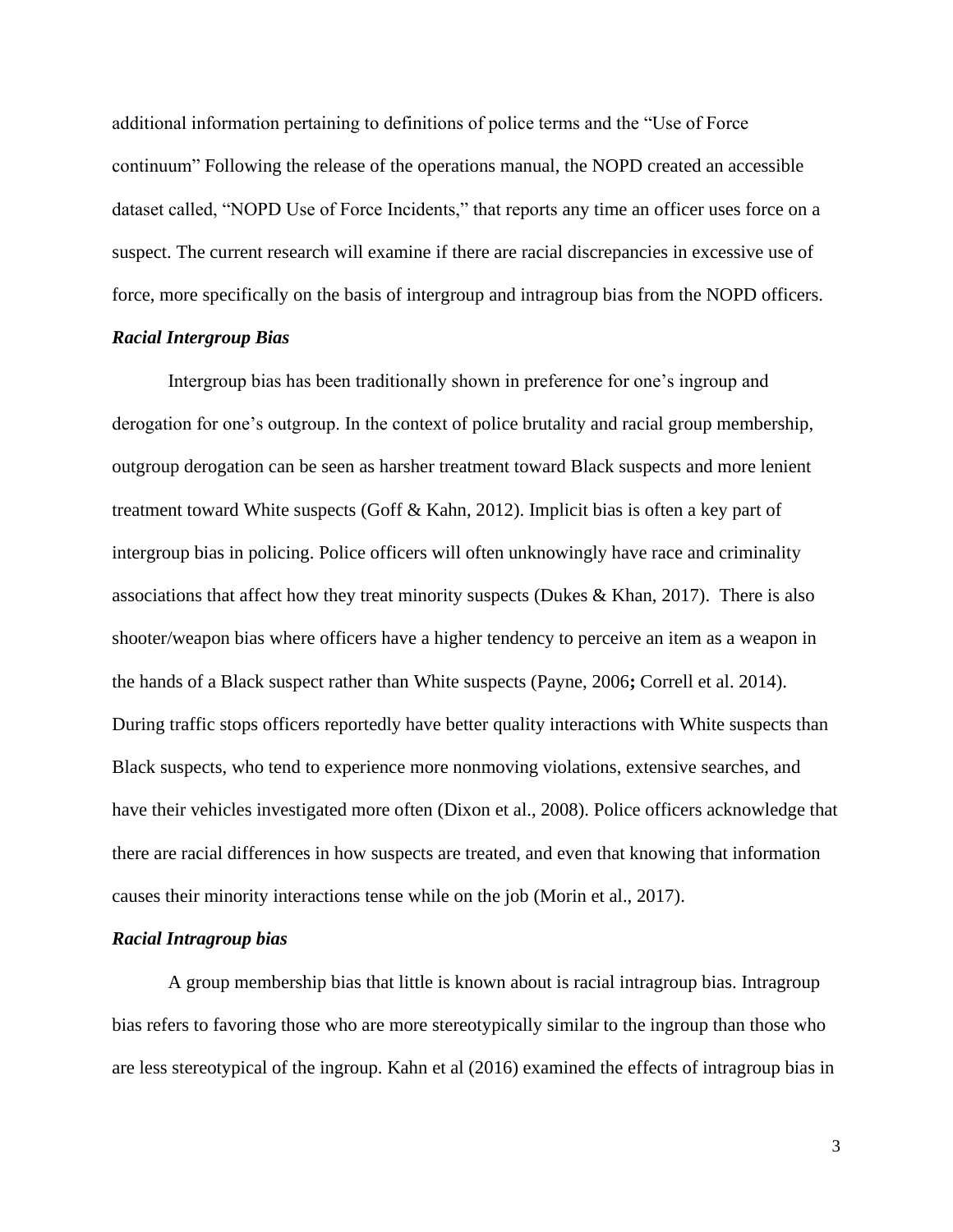police officers' use of force against White suspects. Their results showed that the more stereotypically White a suspect is (whiter complexion, blonde, etc.), the less force police are likely to use. Phenotypic racial stereotypicality is an element of intragroup bias that effects how people perceive their ingroup (Kahn et al., 2016). This term refers to how closely one phenotypically looks to the stereotypes of their racial in-group. Kahn et al. (2016) found White suspects received higher levels of force by White officers when they possessed less phenotypic racial stereotypical traits. Conversely Black suspects are typically treated worse the more closely they aligned with phenotypic racial stereotypical traits (Kahn et al. 2016). A study conducted by Wilson et al. (2017) found that non-Black people were more likely to interpret young Black men as taller, heavier, more muscular, and more likely to cause bodily harm than young White men. Since this study lacks visual representation of the suspects and officer, bias in phenotypic racial stereotypicality will be assessed by examining suspect's build and height in police use of force.

#### **Method**

#### *NOPD Use of Force Files*

The New Orleans Police Department's (NOPD) *Use of Force Incidents* report provides specific information of police force per NOPD Use of Force policy (Data.gov, 2020). This publicly available dataset contains details such as: date occurred, use of force type, use of force level, suspect's influencing factors, etc. Variables of interest for this study will be introduced later. The NOPD dataset was downloaded on December 10th, 2020. The website updates frequently so all cases that have been added or updated beyond that time were not used in the current analysis.

The raw data contained 5,878 use of force files with specific information about each case. The more important information, or key variables, that will be assessed in the analysis are the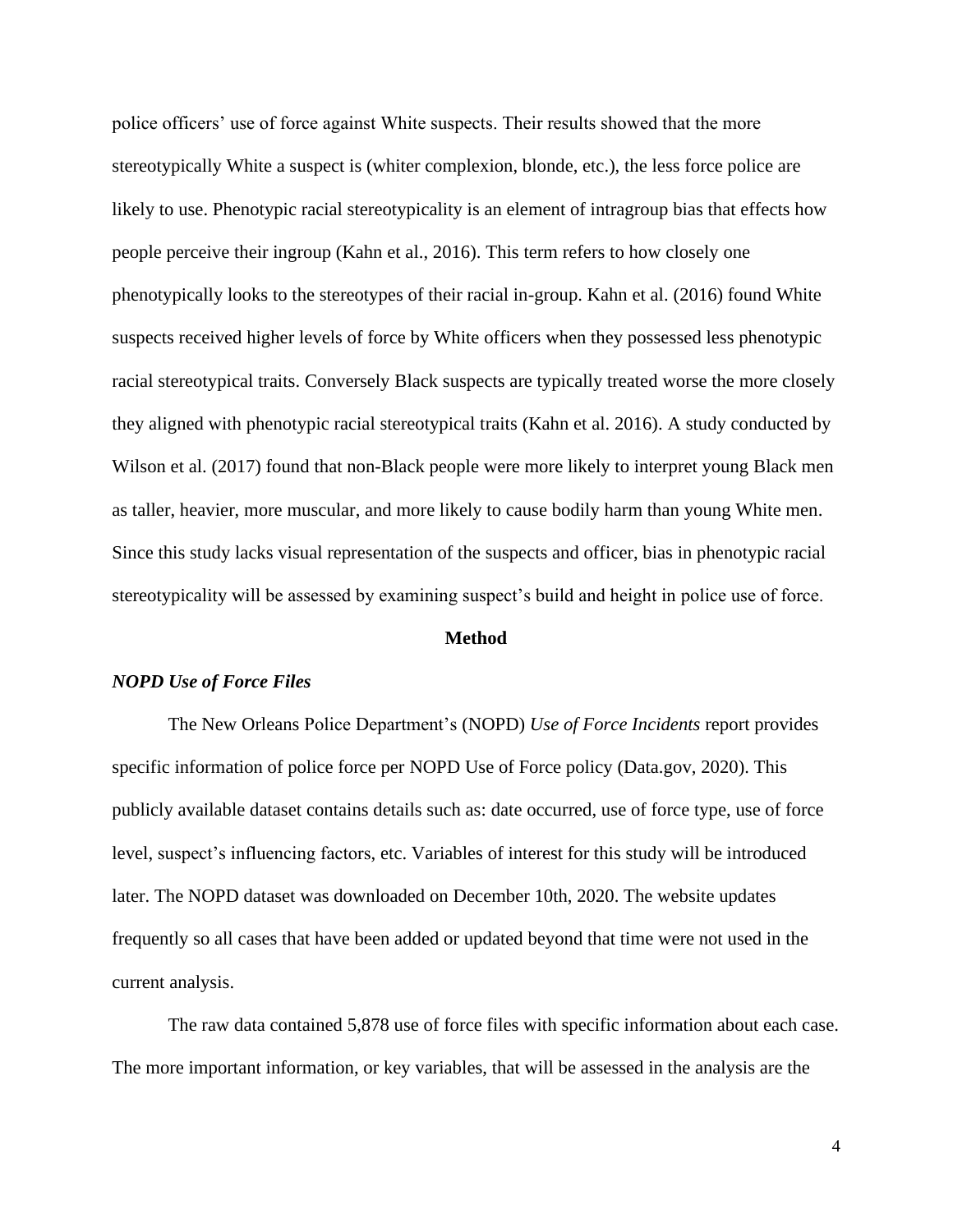following: officer race/ethnicity, officer gender, suspect ethnicity, suspect gender, suspect height, suspect build, suspect hospitalized, suspect injured, use of force level, and use of force effectiveness.

Before running analysis tests, cases that did not contain key variables were removed from the data analysis. After removing files, the dataset contained 4,634 cases. The key variables were then coded for SPSS data analysis: (1) *race* (0 = Black, 1 = White); (2) *yes/no answers* (0 = yes, 1 = no); (3) *use of force level*  $(0 = L1, 1 = L2, 2 = L3, 3 = L4)$ ; (4) *suspect build*  $(0 = small, 1 = L2, 2 = L3, 3 = L4)$ ; medium,  $2 = \text{large}$ , or  $3 = x$ -large); (5) *gender* (0 = male, 1 = female, 2 = gender unknown); (6) *suspect height*  $(0 = 5'0'', 1 = 5'0''$  to  $5'3'', 2 = 5'4''$  to  $5'6'', 3 = 5'7''$  to  $5'9'', 4 = 5'10''$  to  $6'0'', 5'$  $= 6'1''$  to 6'3'', or  $6 = > 6'3''$ ). Out of the 4,634 cases there were 2,156 (46.5%) Black officers and 2,478 (53.5%) White officers. Most of the officers were male (89.4%) and 10.6% were female. The majority of the suspects (88%) were Black while 12% of the suspects were White. Similar to the breakdown for officers, most of the suspects (85.7%) were male and 14.2% were female (0.1% of the suspect gender was unknown).

#### *Levels of Force*

The NOPD classifies levels of force on a scale from 1-4, with level 1 being the lowest amount of force and level 4 being the highest. The NOPD provides information on the various levels of force in their "Use of Force" operations manual (NOPD, 2015). However, the "Use of Force Incidents" dataset included other use of force types that are not mentioned in the manual. A cross-reference between the dataset and the manual was used in determining what comprised of the varying levels of force.

Force was categorized as Level 1, the lowest level, if the officer did any of the following: exhibit a firearm, exhibit a Conducted Energy Weapon (CEW) exhibited/laser, escort techniques,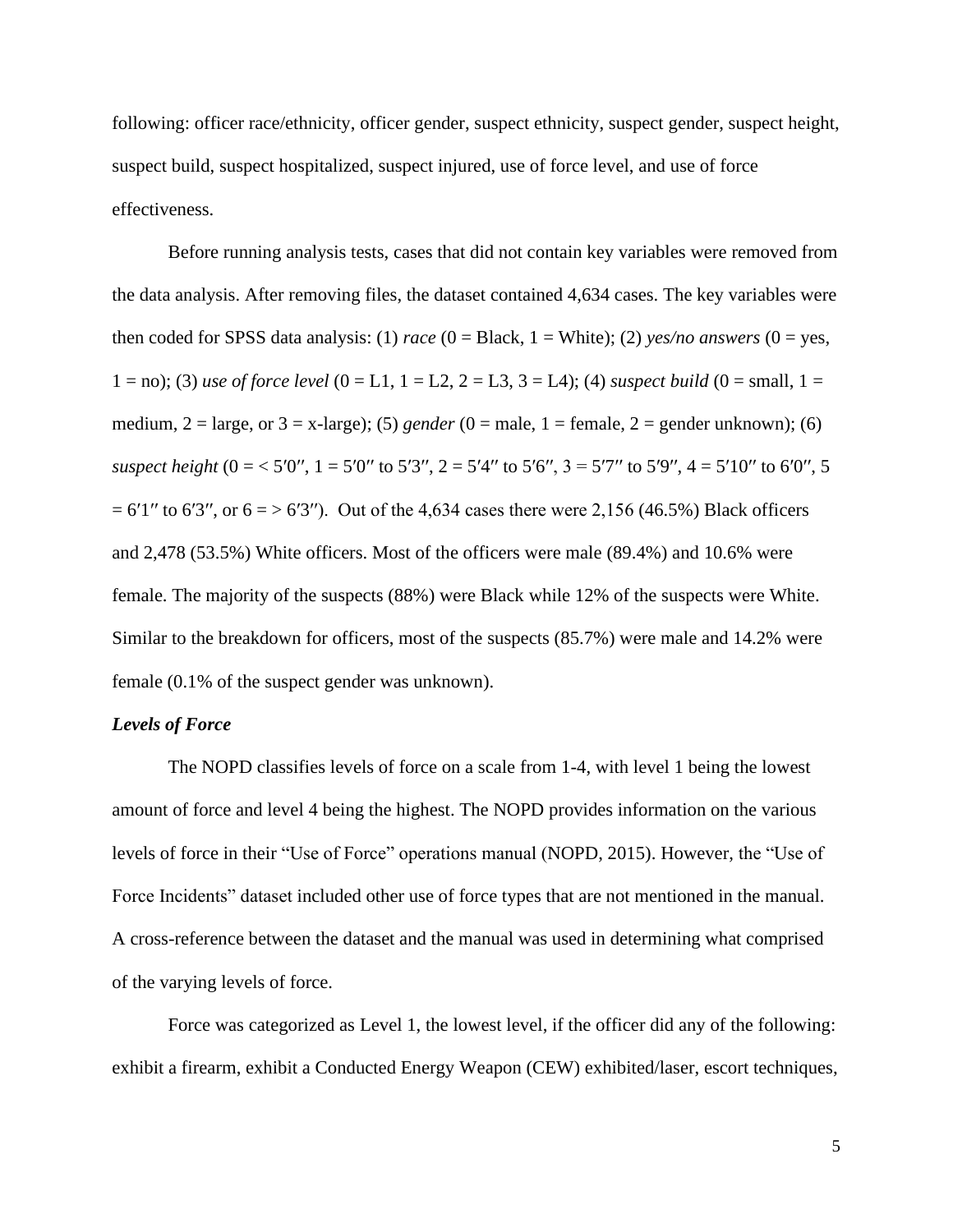point a rifle, or use a baton without striking. Using escort techniques was considered Level 1 if an officer applied them as pressure point compliance techniques that resulted in injury or complaint of injury (NOPD, 2015). Level 2 force was categorized if the officer did the following: CEW deployment (even if it missed), takedown with injury, weaponless defense techniques, or used a baton/PR-24 with no strike. Level 3 force was categorized if the officer did the following: a head-strike with no weapon, a baton/PR-24 with strikes, or a canine was used with contact. Force was categorized as Level 4, the highest level, if the officer did the following: discharged a firearm, use of CEW, handcuffed the suspect, the canine bit the suspect, neck holds, discharged a rifle, or used a nontraditional impact weapon. A case was also considered a Level 4 force instance if a suspect was severely injured/hospitalized, the suspect ended up losing consciousness, the suspect endured two or more CEW deployments (or they endured one for over 15 seconds), or if the suspect endured force while already handcuffed. Cases in the dataset with use of force type labeled as *other* or *canine without bite* have been found to be fluctuating between levels 1-3. The levels of force in the dataset consisted of 3,687 (79.6%) cases of Level 1 force; 853 (18.4%) cases of Level 2 force; 29 (0.6%) cases of Level 3 force; 65 (1.4%) cases of Level 4 force.

#### *Intergroup and Intragroup Pairings*

In order to examine the biases of interest in this dataset, intergroup and intragroup racial pairings for each case had to be coded. An intergroup pair represented cases where the officer's and the suspect's race differed; and an intragroup pair represented cases where the officer's and the suspect's race were the same. The following coding scheme was established:  $0 = Black$ officer and Black suspect;  $1 =$  White officer and White suspect;  $2 =$  Black officer and White suspect;  $3$  = White officer and Black suspect. The intergroup and intragroup pairings in the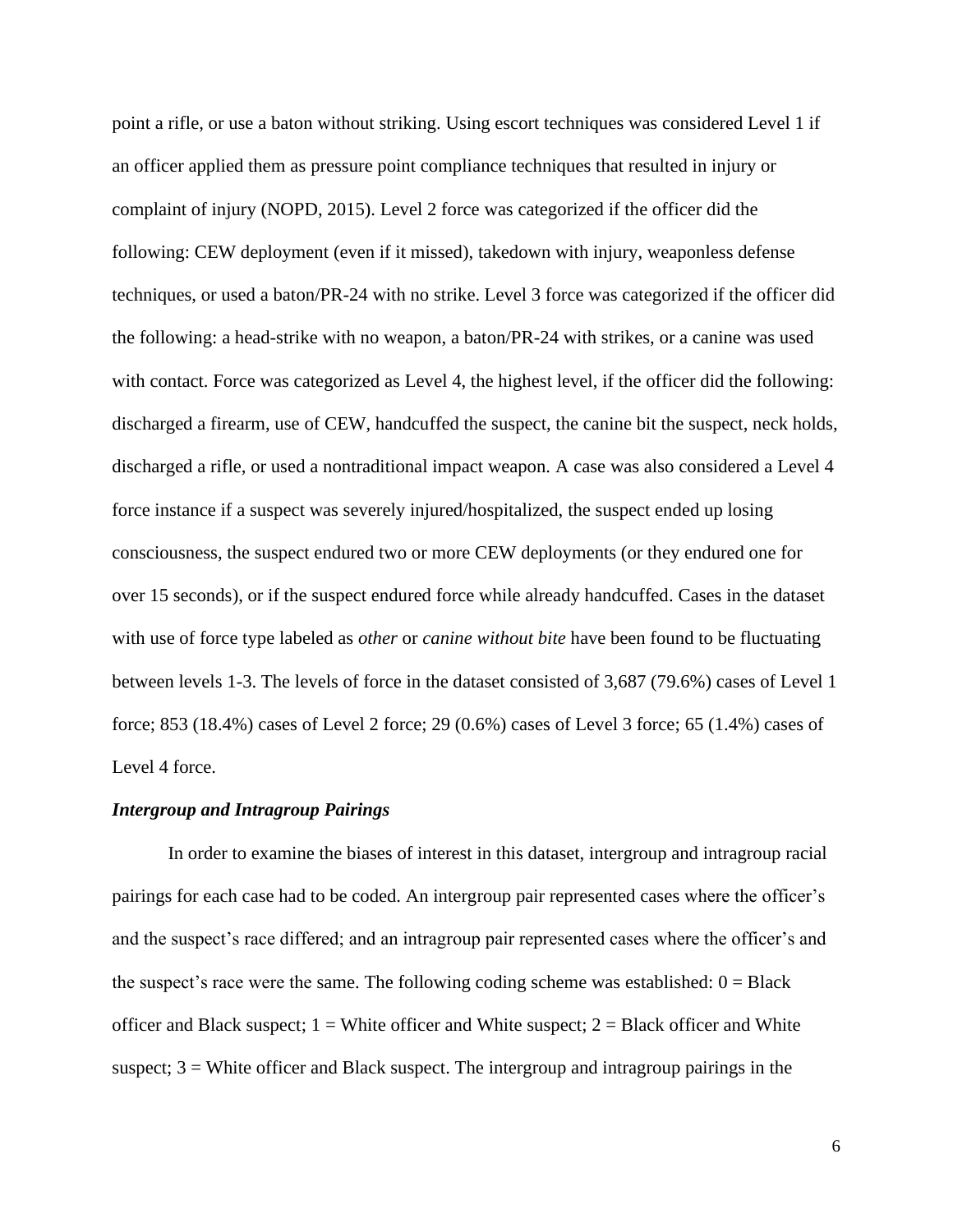dataset consisted of 1,939 (41.84%) cases with a Black officer and a Black suspect; 340 (7.33%) cases with a White officer and a White suspect; 217 (4.69%) cases with a Black officer and a White suspect; and 2,138 (46.14%) cases with a White officer and a Black suspect (the most common pair).

#### **Results**

As is standard practice in psychology, significance was determined if alpha values were equal to or less than .05, as well as adjusted residual of  $\pm 1.96$ . Residuals that are found to be positively significant or negatively significant will be represented as occurring higher or lower than expected. Adjusted residuals from analysis have been reported in tables and can be found in the appendices.

#### *Hospitalizations*

The relationship between the intergroup/intragroup pairings and the suspect being hospitalized was found to be statistically significant,  $\chi^2$  (3, *N* = 4,634) = 22.71, *p* < 0.001 (Cramer's  $V = 0.07$ ). Overall, there were more suspects who were not hospitalized than suspects who were. However, the data shows that Black suspects were hospitalized more than White suspects. There were also more hospitalizations shown for the intergroup pairings of White officers with Black suspects than the intragroup pairings of Black officers with Black suspects. In the intragroup pairings, Black officers hospitalized Black suspects less, while White officers hospitalized White suspects more (see Table 1 for adjusted residuals). In the intergroup pairings, Black officers hospitalized White suspects more.

#### *Injuries*

The relationship between the intergroup/intragroup pairings and whether or not the suspect was injured was not statistically significant,  $\chi^2$  (3, *N* = 4,634) = 5.08, *p* = .166 (Cramer's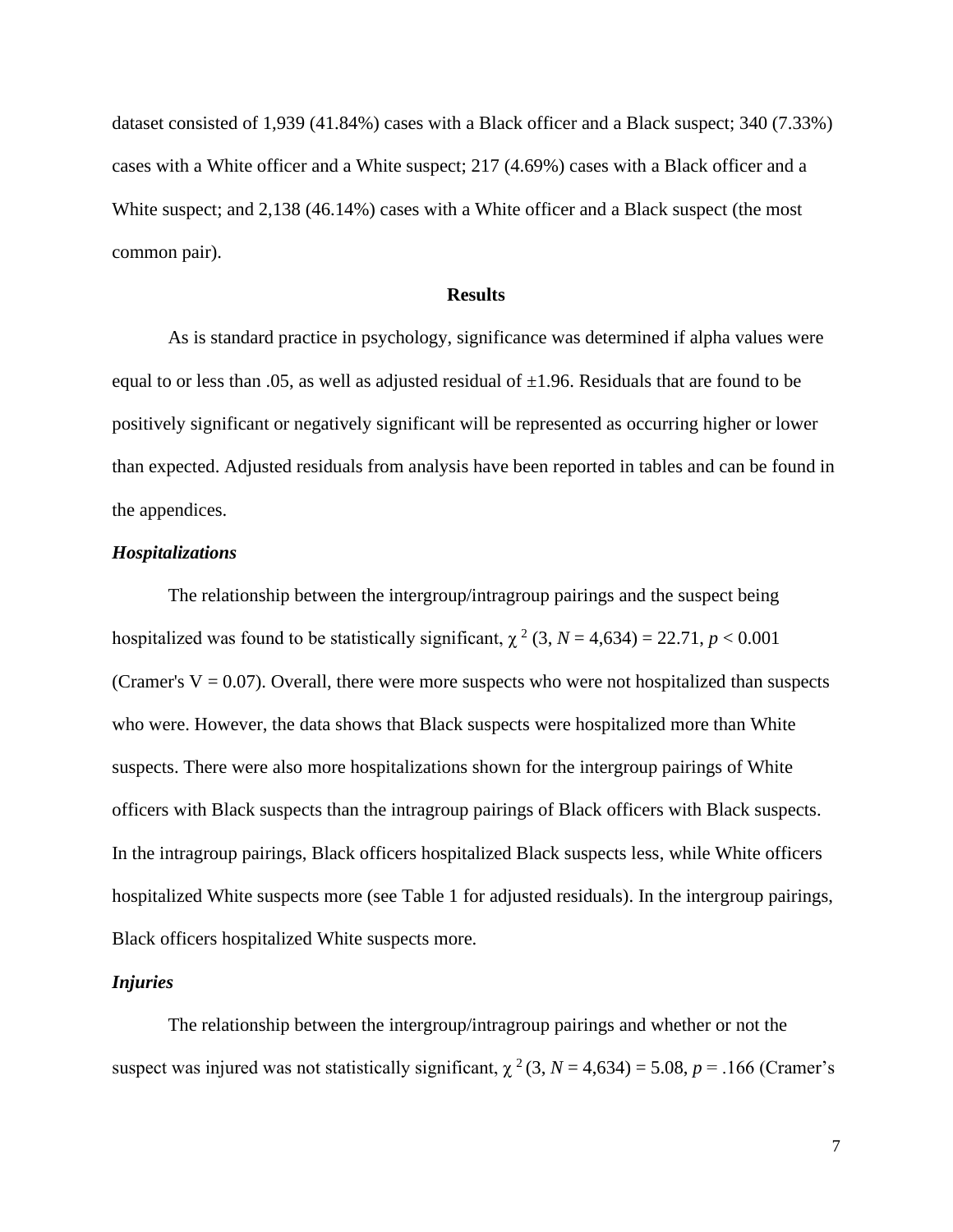$V = 0.03$ ). This finding reflects that whether or not a suspect was injured did not differ on a racial basis (see Table 1).

The relationship between an officer's race and if the officer was injured during the use of force incident was found to be statistically significant,  $\chi^2$  (1, *N* = 4,631) = 4.43, *p* = 0.035 (Cramer's  $V = 0.03$ ). Black officers were found to be injured much less during the use of force interactions, while White officers were found to be injured more during use of force interactions (see Table 4).

#### *Arrests*

The relationship between the intergroup/intragroup pairings and if the suspect was arrested was found to be statistically significant,  $\chi^2$  (3, *N* = 4,634) = 44.01, *p* < 0.001 (Cramer's  $V = 0.10$ ). In the intragroup pairings it was found that White officers arrested White suspects less. No significant difference in whether a suspect was arrested or not was found within Black officers with Black suspects. In the intergroup pairings, Black officers released White suspects more, while White officers released Black suspects less (see Table 2).

#### *Use of Force Levels & Effectiveness*

The relationship between intragroup and intergroup pairings and the use of force levels was statistically significant,  $\chi^2$  (9, *N* = 4,634) = 49.15, *p* < 0.001 (Cramer's V = 0.06). In the intragroup pairings, Black officers used Level 1 force more and Level 2 force less with Black suspects. White officers used less Level 1 force and more Level 2 force with White suspects. In the intergroup pairings, Black officers used less Level 1 force and more Level 2 and Level 4 force with White suspects (see Table 3).

The relationship between the intergroup/intragroup pairings and if the use of force was effective was found to be statistically significant,  $\chi^2$  (6, *N* = 4.634) = 13.28, *p* = 0.039 (Cramer's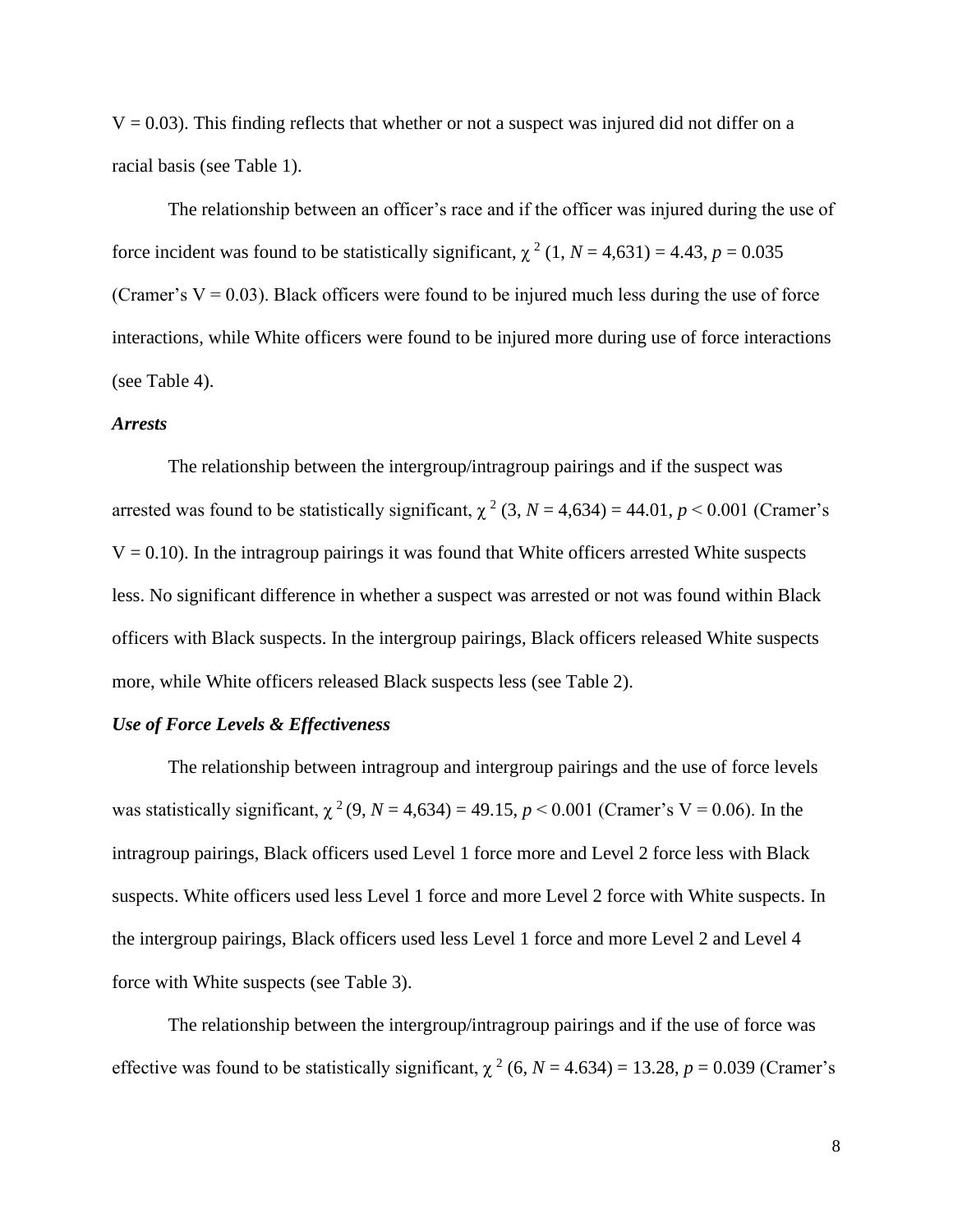$V = 0.04$ ). In the intragroup pairings, White officers were found to have their use of force with White suspects to be more effective than not. All other pairings had no difference in whether their force was found to be effective or not (see Table 2).

#### *Suspect Build*

The relationship among intergroup/intragroup pairings, Level 1 use of force, and suspect build was found to be statistically significant,  $\chi^2$  (9, *N* = 3,687) = 42.98, *p* < 0.001 (Cramer's V  $= 0.06$ ). In the intragroup pairings, Black suspects of a medium build experienced high occurrences of Level 1 force, while suspects of a large build experienced less occurrences of Level 1 force from Black officers. White suspects of a small build experienced lower occurrences of Level 1 force, while White suspects of a large build experienced higher occurrences of Level 1 force, from White officers. In the intergroup pairings, White suspects of a medium build experienced lower occurrences of Level 1 force from Black officers. White suspects of a large build were found to experience higher occurrences of Level 1 force from Black officers (see Table 5).

The relationship among intergroup/intragroup pairings, Level 2 use of force, and suspect build was found to be statistically significant,  $\chi^2$  (9, *N* = 853) = 27.25, *p* = 0.001 (Cramer's V = 0.10). In the intragroup pairings, Black suspects of a large build experienced less Level 2 force, while Black suspects of an extra-large build experienced more Level 2 force from Black officers. White suspects of a large build experienced more occurrences of Level 2 force from White officers. In the intergroup pairings, White suspects of a large build experienced more occurrences of Level 2 force from Black officers.

The relationship among intergroup/intragroup pairings, Level 3 use of force, and suspect build was found to be statistically significant,  $\chi^2$  (4, *N* = 29) = 9.88, *p* = 0.043 (Cramer's V =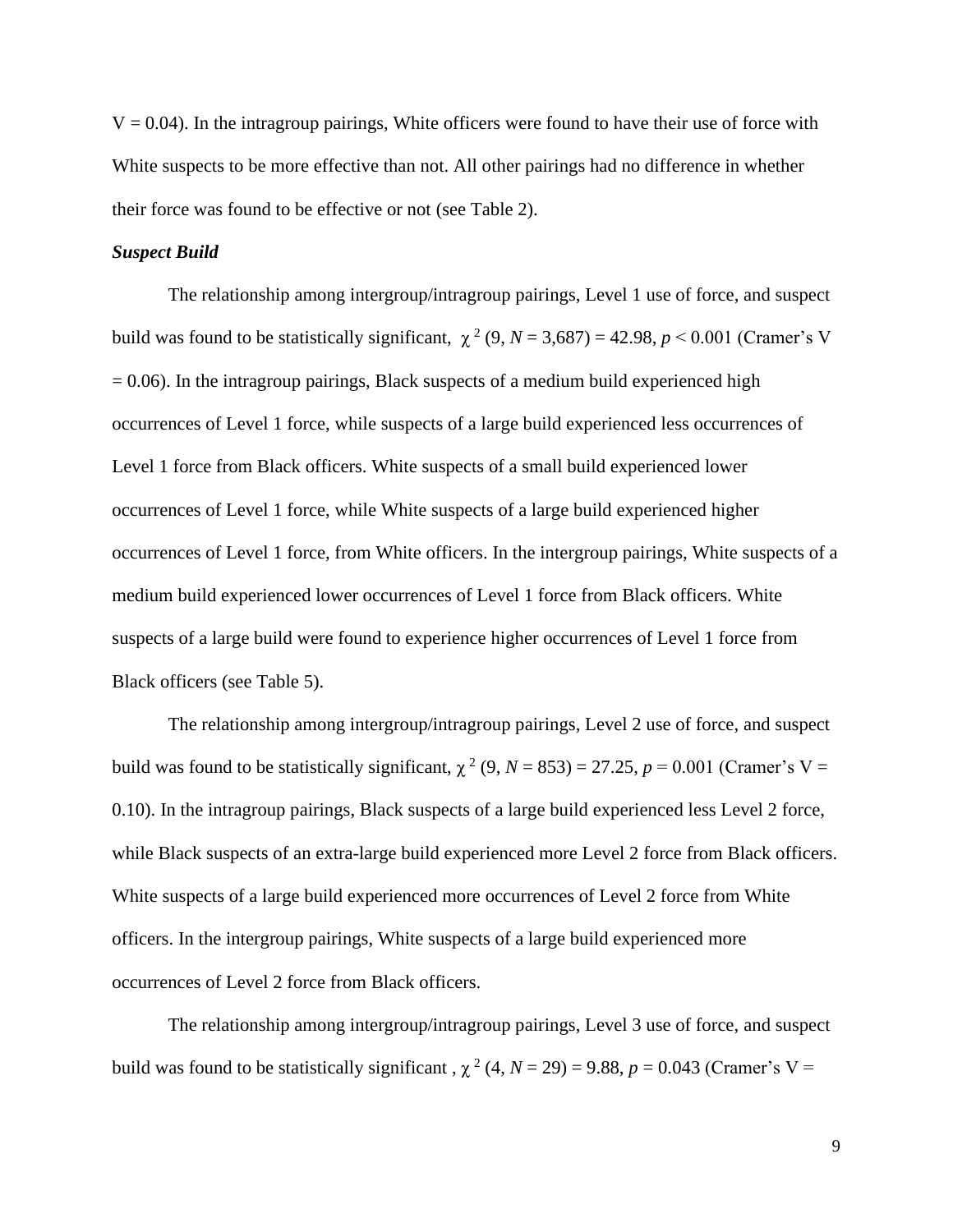0.41). In the intragroup pairings, Black suspects of a small build experienced less occurrences of Level 3 force, while Black suspects of a medium build experiences more Level 3 force from Black officers. In the intergroup pairings, Black suspects of a small build experienced higher than expected occurrences of Level 3 force, while Black suspects of a medium build experienced less Level 3 force from White officers.

The relationship among intergroup/intragroup pairings, Level 4 use of force, and suspect build was not statistically significant,  $\chi^2$  (9, *N* = 65) = 9.06, *p* = 0.432 (Cramer's V = 0.22). In the intragroup pairings, there was no significance found for any differences in treatment of suspects based upon build. In the intergroup pairings, White suspects of an extra-large build experienced higher than expected occurrences of Level 4 force from Black officers.

#### *Suspect Height*

The relationship among intergroup/intragroup pairings, Level 1 use of force, and suspect height was found to be statistically significant,  $\chi^2$  (18, *N* = 3,687) = 48.08, *p* < 0.001 (Cramer's  $V = 0.07$ ). In the intragroup pairings, White suspects that were 5'4" to 5'6" experienced less Level 1 force, while White suspects that were >6'3" experienced more Level 1 force from White officers. In the intergroup pairings, White suspects that were 5′7′′ to 5′9′′ experienced less Level 1 force, while White suspects that were 5′10′′ to 6′0′′ and >6′3′′ experienced more Level 1 force from Black officers. Black suspects that were <5′0′′ experienced less Level 1 force, while Black suspects that were 5'4" to 5'6" experienced more Level 1 force from White officers (see Table 6).

The relationship among intergroup/intragroup pairings, Level 2 use of force, and suspect height was found to be statistically significant,  $\chi^2$  (18, *N* = 853) = 39.26, *p* = 0.003 (Cramer's V  $= 0.12$ ). In the intragroup pairings, Black suspects that were 5′4″ to 5′6″ experienced more Level 2 force, while Black suspects that were 5′10′′ to 6′0′′ experienced less Level 2 force from Black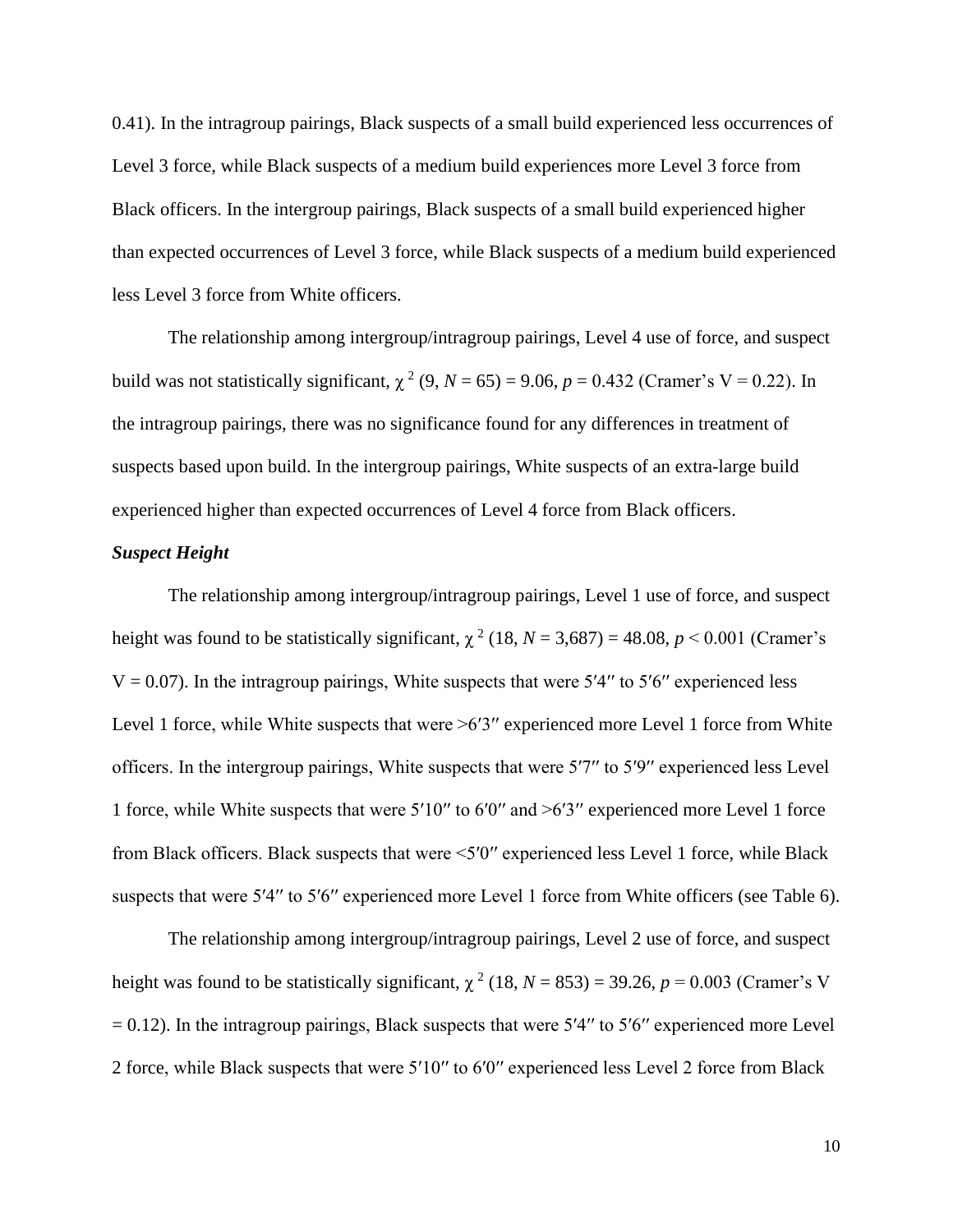officers. White suspects that were 5′4′′ to 5′6′′ experienced less Level 2 force, while White suspects that were 5'10" to 6'0" experienced more Level 2 force from White officers. In the intergroup pairings, White suspects that were 5′4′′ to 5′6′′experienced less occurrences of Level 2 force from Black officers.

The relationship among intergroup/intragroup pairings, Level 3 use of force, and suspect height was not found to be statistically significant,  $\chi^2$  (10, *N* = 29) = 9.68, *p* = 0.469 (Cramer's V  $= 0.41$ ). This finding reflects that the use of force exhibited was not different on a racial basis and height.

The relationship among intergroup/intragroup pairings, Level 4 use of force, and suspect height was not found to be statistically significant,  $\chi^2$  (15, *N* = 65) = 19.01, *p* = 0.213 (Cramer's  $V = 0.31$ ). In the intragroup pairings, no significant difference was found between Level 4 use of force and height. In the intergroup pairings, White suspects that were 5′0″ to 5′3″ experienced higher levels than expected occurrences of Level 4 force from Black officers. White suspects that were 5′10 to 6′0′′ experienced higher levels than expected occurrences of Level 4 force from Black officers.

#### **Discussion**

The NOPD files depicts that racial inequality in policing still remains. There are significantly more Black suspects receiving any level of force than White suspects, which is a finding that is consistent with Dukes and Kahn's (2017) study. During police interactions Black suspects were found to be hospitalized more than White suspects, especially at the hands of White officers instead of Black officers. White suspects too experienced high levels of hospitalizations at the hands of both White and Black officers but, significantly less than that of Black suspects. Although racial differences were observed in whether or not a suspect was hospitalized, there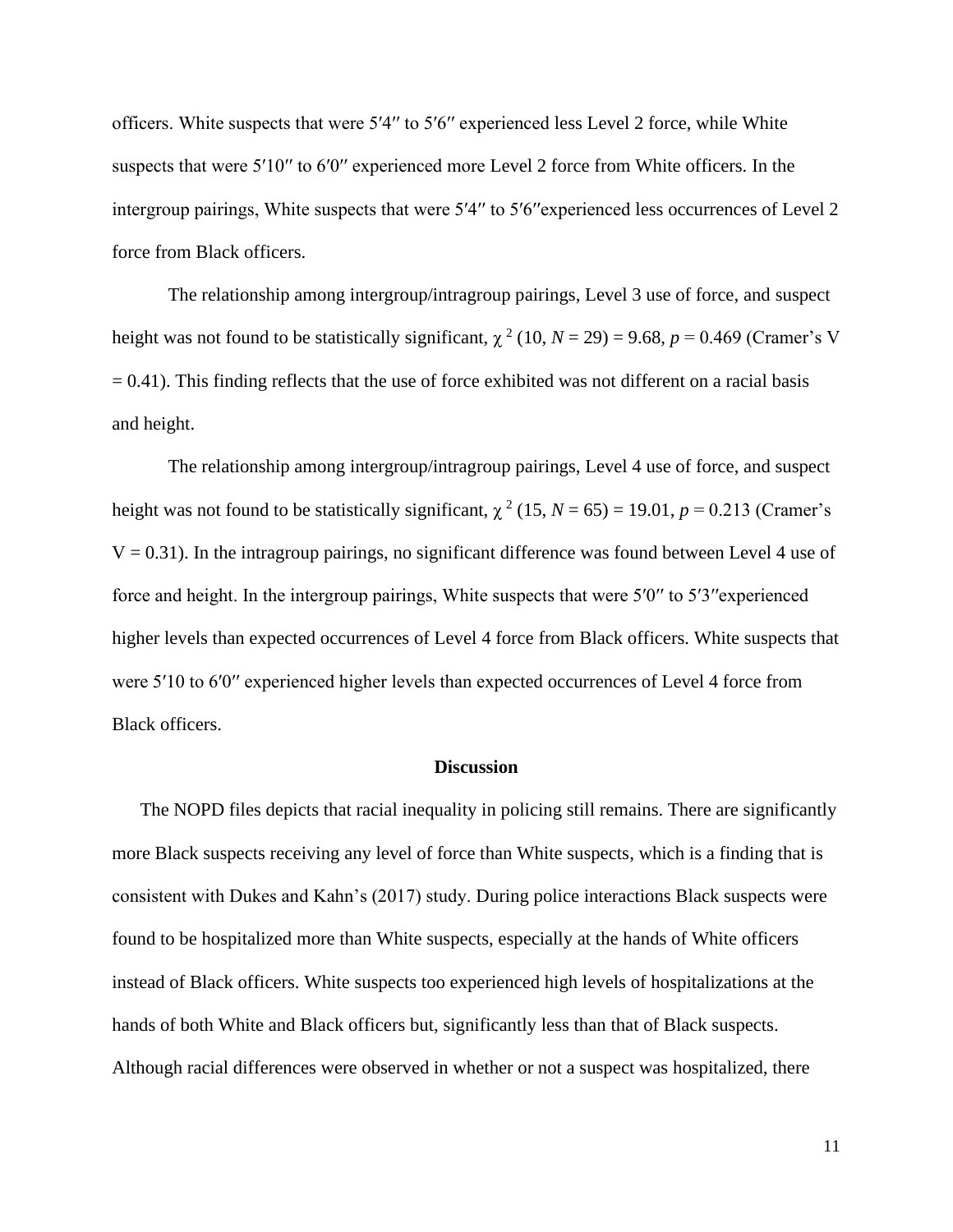were no racial differences found in whether or not a suspect was injured during police interaction. During the use of force incidents, White suspects were arrested less by both White and Black officers, while Black suspects did not endure the same likelihood. This finding was also consistent with that of the Dukes and Kahn study (2017).

Throughout the varying levels of force, only White officers found their use of force to be effective, paired off with White suspects. This finding is similar to that of Dixon et al. (2008) where officers tend to have better interactions with White suspects than with Black suspects at traffic stops. In the intragroup pairing of a Black officer and Black suspect it was found that overall, Black officers tend to use the lowest level of force. Level 1 force was most common for this pairing than any other type of force. Black suspects of a small and large build experience less instances of force more than those of a medium and extra-large build at the hands of Black officers. Furthermore, Black suspects that were taller (5′10′′ to 6′0′′) experienced less instances of Level 2 force and those who were shorter (5′4′′ to 5′6′′) experienced more instances of Level 2 force. These results do not entirely match the results of Wilson et al. (2017) where Black men tend to be seen as stronger, however, the levels of force by the NOPD were inconsistently defined so it is hard to determine whether the results are accurate or not. In the intragroup pairing of a White officer and a White suspect, it was found that overall White suspects endured higher levels of force with Level 2 force being more significantly prominent than Level 1 force. White suspects did not experience Level 3 force at the hands of White officers. With White officers, White suspects who were of a small build experienced less instances of Level 1 force, while those who were of a large build experienced more instances of Level 1 and 2 force. White suspects who were shorter (5'4" to 5'6") experienced less instances of Level 1 and Level 2 force, while those who were taller (5'10" to 6'0") experienced more instances of Level 2 force. It might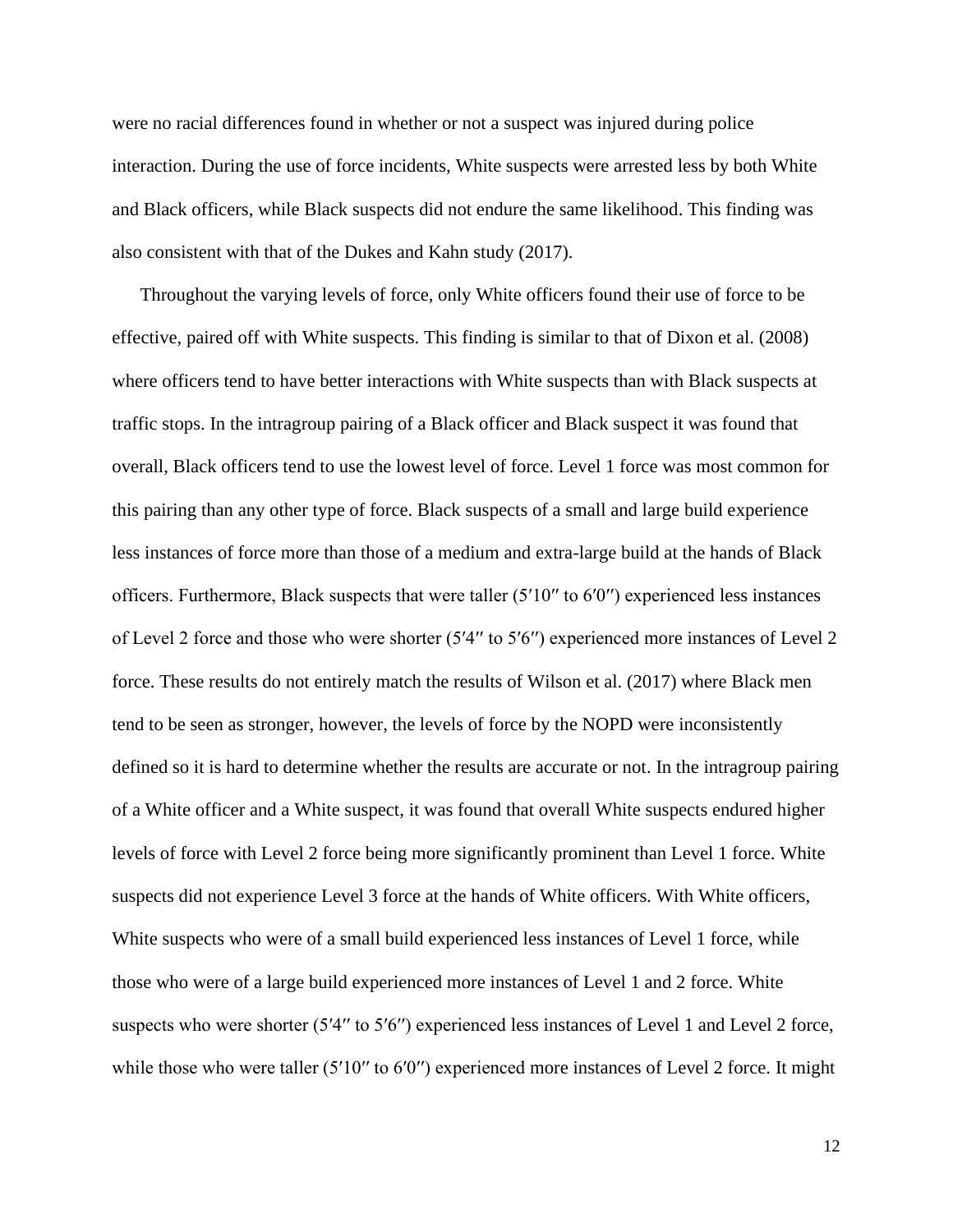make sense that officers would use higher levels of force with bigger men regardless of race, despite this pattern not being found for the Black suspects.

In the intergroup pairing of a Black officer and White suspect it was found overall that more Level 2 and 4 force being used, and Level 1 force was used less. White suspects of a medium build endured less instances of Level 1 force, while White suspects of a large build experienced more instances of Level 2 force. In the intergroup pairing of a White officer and a Black suspect it was found that Level 4 was used less.

A limitation of this study is that although the NOPD has information available to the public on police use of force, there is no way of knowing how accurate the information on the site is. Another limitation is the inconsistency in how the use of force levels are defined in relation with how they were inputted into the dataset. More light needs to be shed on how use of force is measured and defined, not just for future researchers to study this topic but also, for the general public to receive accurate data on use of force incidents. Furthermore, there were no images of the police officers or suspects that could be used in better assessing phenotypic racial stereotypicality. Most of what we found is consistent with previous research but, much more research needs to be done in expanding knowledge on police/suspect intergroup and intragroup interactions.

#### **Conclusion**

Police for too long have been treating marginalized groups poorly and using unnecessarily high levels of force with them. This research should aid in the progress of understanding police bias and their mistreatment of people. Most of the results found in this study are consistent with previous research. Nonetheless, more work needs to be done on investigating police use of force and scientific methods that promote police reform. This research is only a first step in further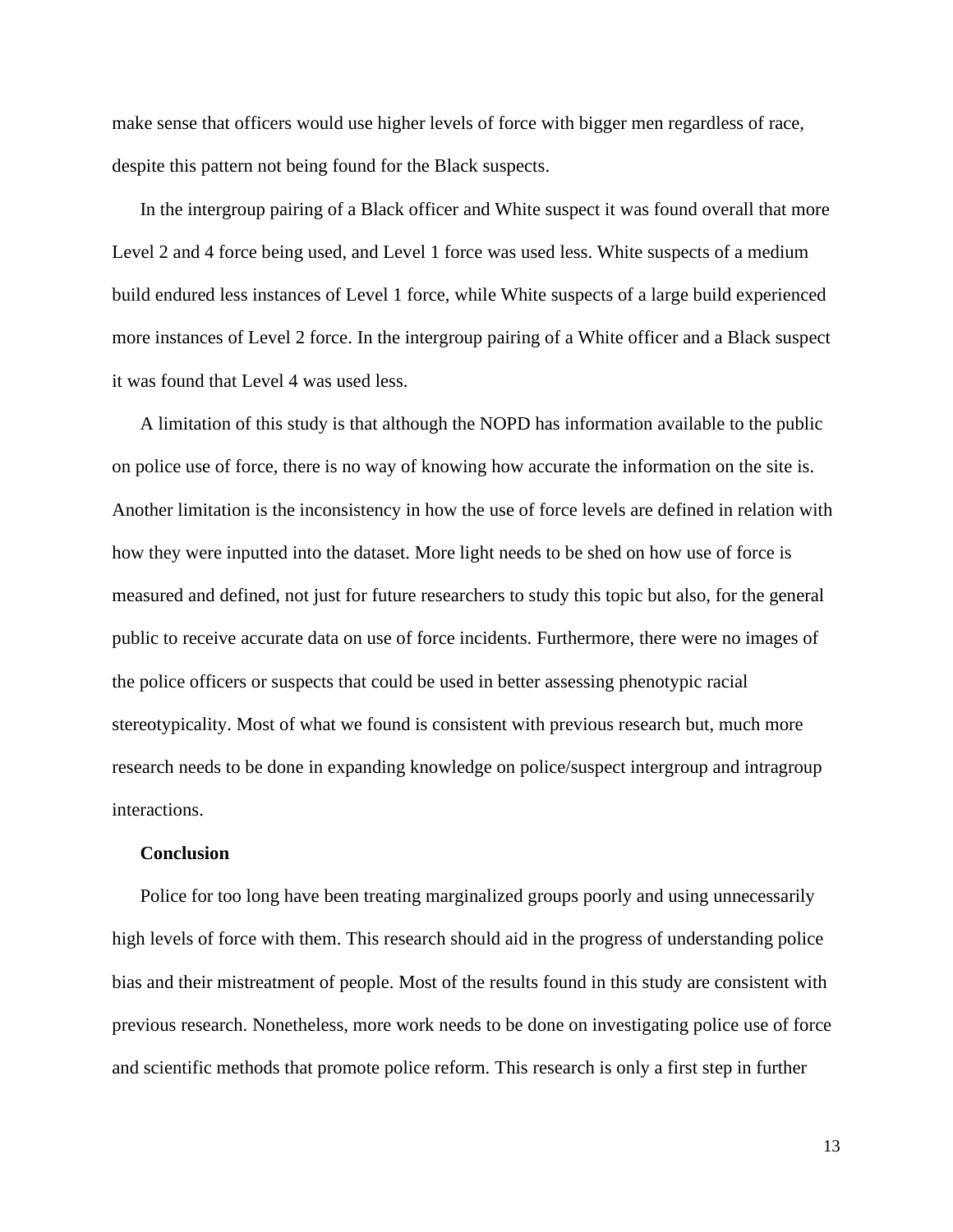understanding the intergroup and intragroup differences between officer and suspect race and use of force. Hopefully, the future of public data and state of policing will improve through better means of reform.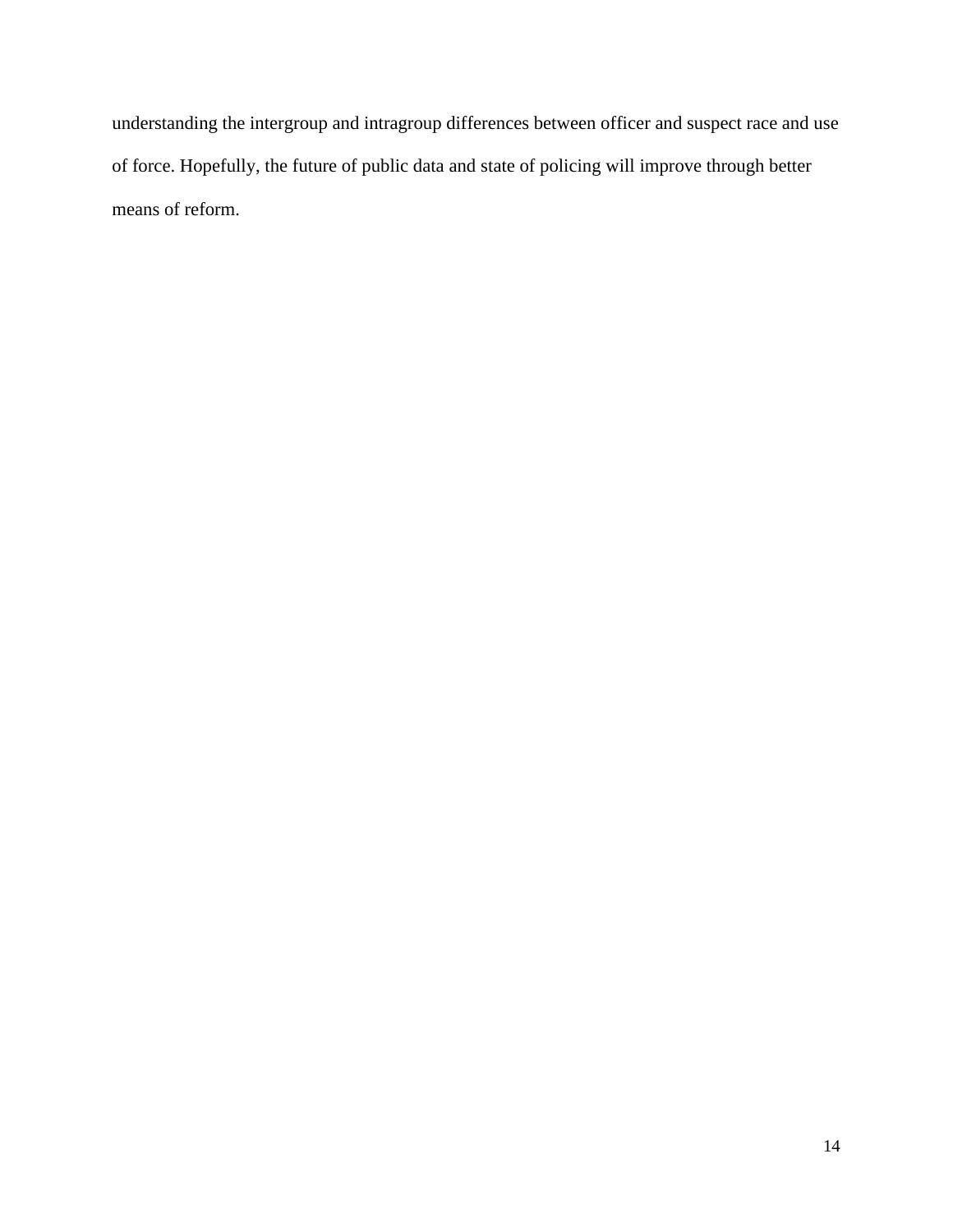#### **References**

- Carrega, C., & Ghebremedhin, S. (2020, November 17). *Timeline: Inside the investigation of Breonna Taylor's killing and its aftermath*. ABC News. [https://abcnews.go.com/US/timeline-inside](https://abcnews.go.com/US/timeline-inside-investigation-breonna-taylors-killing-aftermath/story?id=71217247)[investigation-breonna-taylors-killing-aftermath/story?id=71217247](https://abcnews.go.com/US/timeline-inside-investigation-breonna-taylors-killing-aftermath/story?id=71217247)
- City of New Orleans Open Data. (2020). NOPD Use of Force Incidents,[Data set]. Data.Nola.Gov. <https://data.nola.gov/Public-Safety-and-Preparedness/NOPD-Use-ofForce-Incidents/9mnw-mbde>
- Correll, J., Hudson, S. M., Guillermo, S., & Ma, D. S. (2014). The police officer's dilemma: A decade of research on racial bias in the decision to shoot. *Social and Personality Psychology Compass*, 8(5), 201-213. doi:10.1111/spc3.12099
- Dixon, T. L., Schell, T. L., Giles, H., & Drogos, K. L. (2008). The influence of race in police civilian interactions: A content analysis of videotaped interactions taken during Cincinnati police traffic stops. Journal of Communication, 58(3), 530–549. [https://doi.org/10.1111/j.1460-](https://doi.org/10.1111/j.1460-2466.2008.00398.x) [2466.2008.00398.x](https://doi.org/10.1111/j.1460-2466.2008.00398.x)
- Dukes, K. N., & Kahn, K. B. (2017). What social science research says about police violence against racial and ethnic minorities: Understanding the antecedents and consequences- an introduction. Journal of Social Issues, 73(4), 690-700. doi:10.1111/josi.12242
- Dungca, N., Abelson, J., Berman, M., & Sullivan, J. (2020, June 8). *A dozen high-profile fatal encounters that have galvanized protests nationwide*. The Washington Post. [https://www.washingtonpost.com/investigations/a-dozen-high-profile-fatal-encounters-that-have](https://www.washingtonpost.com/investigations/a-dozen-high-profile-fatal-encounters-that-have-galvanized-protests-nationwide/2020/06/08/4fdbfc9c-a72f-11ea-b473-04905b1af82b_story.html)[galvanized-protests-nationwide/2020/06/08/4fdbfc9c-a72f-11ea-b473-04905b1af82b\\_story.html](https://www.washingtonpost.com/investigations/a-dozen-high-profile-fatal-encounters-that-have-galvanized-protests-nationwide/2020/06/08/4fdbfc9c-a72f-11ea-b473-04905b1af82b_story.html)
- Goff, P. A., & Kahn, K. B. (2012). Racial bias in policing: Why we know less than we should. *Social Issues and Policy Review*. 6(1), 177-210.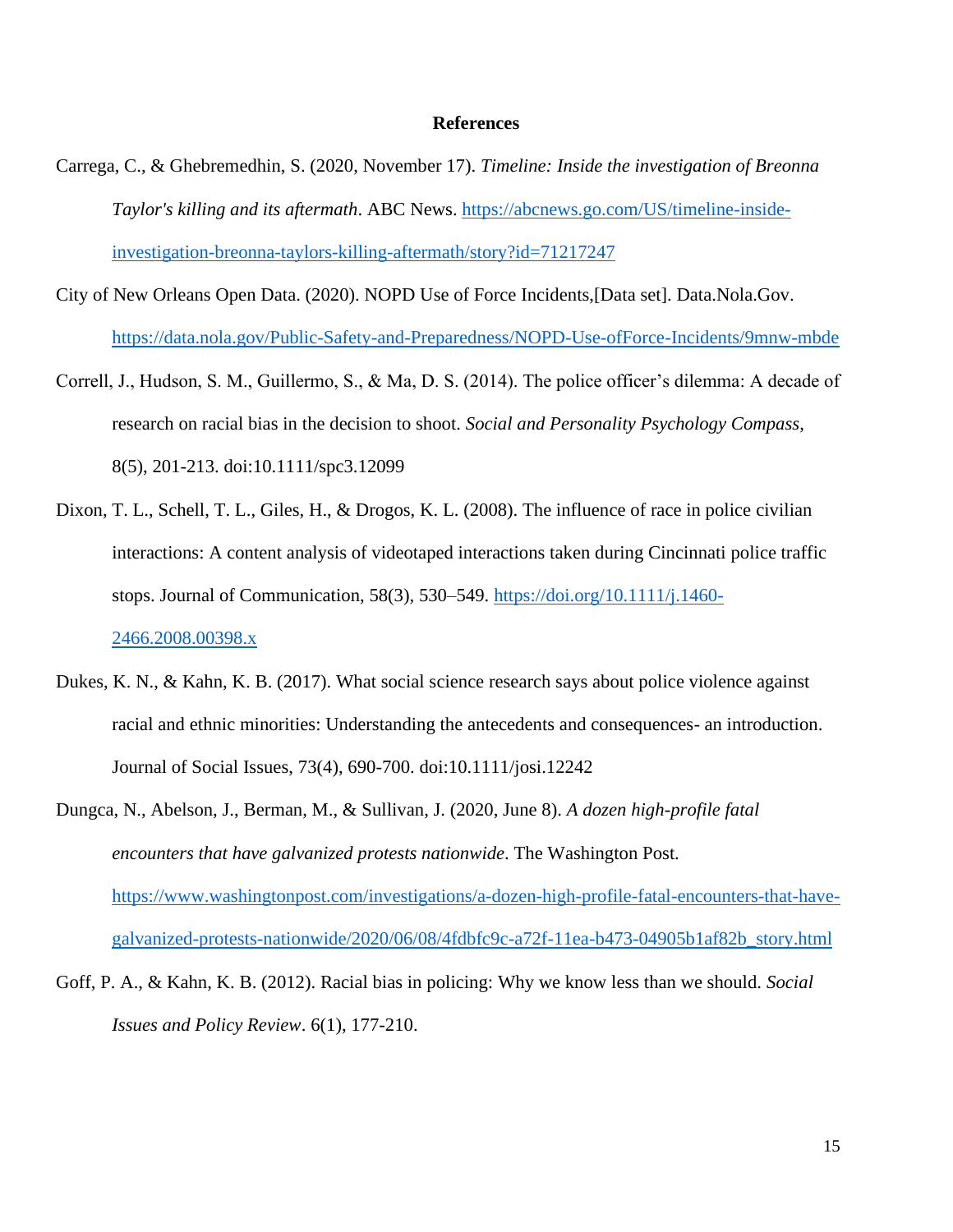- Hill, E., Tiefenthäler, A., Triebert, C., Jordan, D., Willis, H., & Stein, R. (2020, May 31). *How George Floyd was killed in police custody*. The New York Times. <https://www.nytimes.com/2020/05/31/us/george-floyd-investigation.html>
- Kahn, K. B., Goff, P. A., Lee, J. K., & Motamed, D. (2016). Protecting whiteness: White phenotypic racial stereotypicality reduces police use of force. Social Psychological and Personality Science, 7(5), 403-411. doi:10.1177/1948550616633505
- Morin, R., Parker, K., Stepler, R., & Mercer, A. (2017, January). Behind the badge: Amid protests and call for reform, how police view their jobs, key issues and recent fatal encounters between black and police. *Pew Research Center*. https://www.pewsocialtrends.org/2017/01/11/behind-thebadge/
- New Orleans Police Department. (2015, December 6). Operations manual: Use of force. Nola.gov. https://www.nola.gov/getattachment/NOPD/NOPD-Consent-Decree/Chapter-1-3-Use-of-Force.pdf/#:~:text=Officers may use only necessary, To protect themselves from injury%3B&text=To protect others from injury, To conduct a lawful search.
- Payne, K. B., (2006). Weapon bias: Split-second decisions and unintended stereotyping. Association for Psychological Science, 15(6), 287-92. doi:10.1111/j.1467-8721.2006.00454.x
- Roland G. Fryer, Jr. (2017, July). An empirical analysis of racial differences in police use of force. *Harvard*. [https://scholar.harvard.edu/files/fryer/files/empirical\\_analysis\\_tables\\_figures.pdf](https://scholar.harvard.edu/files/fryer/files/empirical_analysis_tables_figures.pdf)
- Walker, S., Spohn, C., & DeLone, M. (2007). The color of justice (3rd Ed.). Beverly Hills, CA: Wadsworth.
- Wilson, J. P., Rule, N. O., & Hugenberg, K. (2017). Racial bias in judgments of physical size and formidability: From size to threat. Journal of Personality and Social Psychology, 113(1), 59–80. http://dx.doi.org/10.1037/pspi0000092\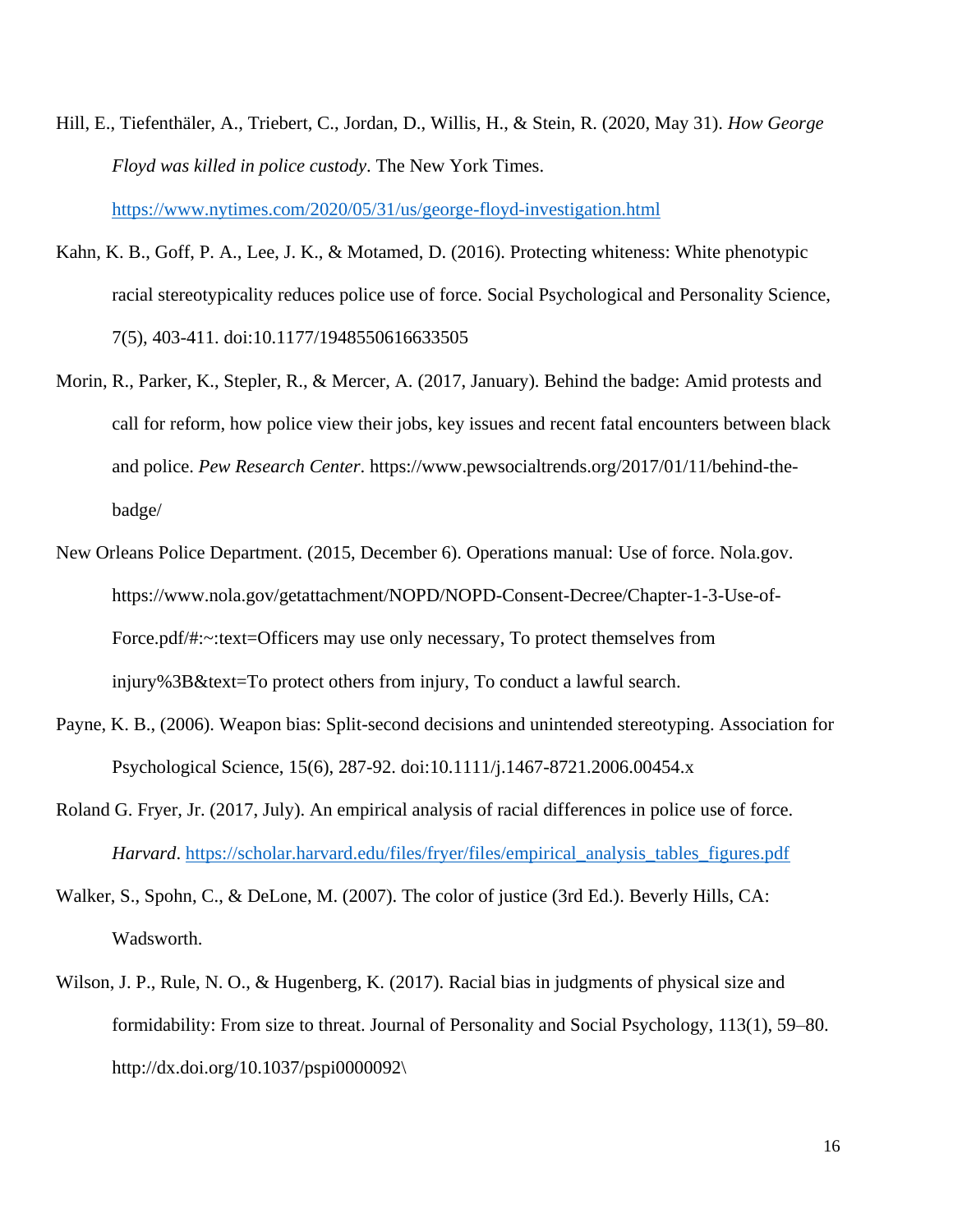*Suspect Injured and Hospitalized* 

| Pairings                 | <b>Suspect Injured</b> |                | <b>Suspect Hospitalized</b> |                |
|--------------------------|------------------------|----------------|-----------------------------|----------------|
|                          | Yes                    | N <sub>0</sub> | Yes                         | N <sub>0</sub> |
| <b>Black officer and</b> |                        |                |                             |                |
| <b>Black Suspect</b>     |                        |                |                             |                |
| $\overline{N}$           | 386                    | 1553           | 680                         | 1259           |
| Percentage               | 39.4                   | 42.5           | 38.7                        | 43.7           |
| Adjusted residual        | $-1.7$                 | 1.7            | $-3.3$                      | 3.3            |
| <b>White officer and</b> |                        |                |                             |                |
| <b>White Suspect</b>     |                        |                |                             |                |
| $\overline{N}$           | 82                     | 258            | 152                         | 188            |
| Percentage               | 8.4                    | 7.1            | 8.7                         | 6.5            |
| Residual                 | 1.4                    | $-1.4$         | 2.7                         | $-2.7$         |
| <b>Black officer and</b> |                        |                |                             |                |
| <b>White Suspect</b>     |                        |                |                             |                |
| $\overline{N}$           | 53                     | 164            | 104                         | 113            |
| Percentage               | 5.4                    | 4.5            | 5.9                         | 3.9            |
| Adjusted residual        | 1.2                    | $-1.2$         | 3.1                         | $-3.1$         |
| <b>White officer and</b> |                        |                |                             |                |
| <b>Black suspect</b>     |                        |                |                             |                |
| $\overline{N}$           | 458                    | 1680           | 819                         | 1319           |
| Percentage               | 46.8                   | 46.0           | 46.7                        | 45.8           |
| Adjusted residual        | 0.5                    | $-0.5$         | 0.6                         | $-0.6$         |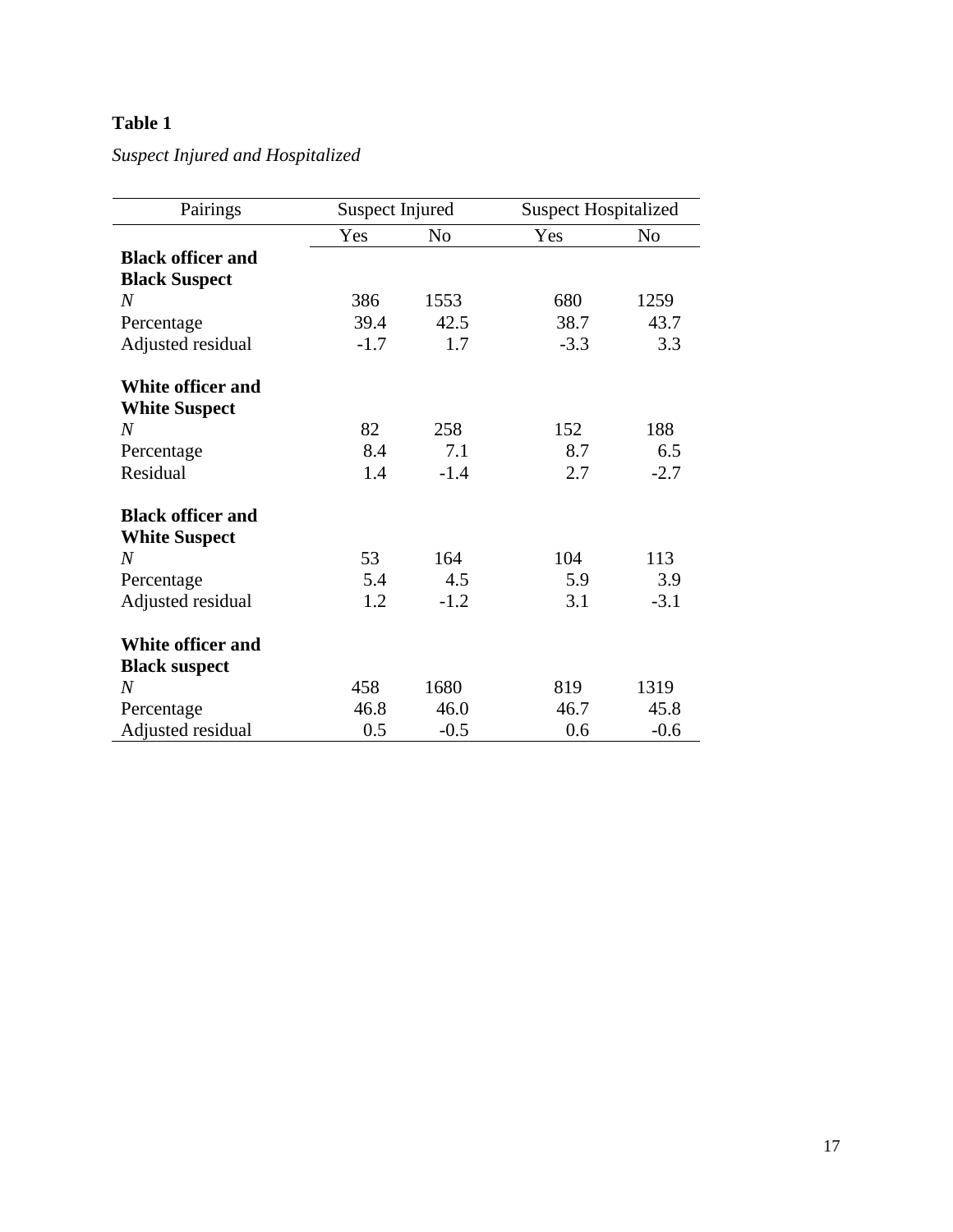*Use of Force Effectiveness and Suspect Arrests*

| Pairings                 | Use of Force Effective |                | <b>Suspect Arrested</b> |                |
|--------------------------|------------------------|----------------|-------------------------|----------------|
|                          | Yes                    | N <sub>o</sub> | Yes                     | N <sub>o</sub> |
| <b>Black officer and</b> |                        |                |                         |                |
| <b>Black suspect</b>     |                        |                |                         |                |
| $\overline{N}$           | 1701                   | 229            | 1573                    | 366            |
| Percentage               | 41.6                   | 44.7           | 42.5                    | 39.1           |
| Adjusted residual        | $-0.9$                 | 1.4            | 1.9                     | $-1.9$         |
| <b>White officer and</b> |                        |                |                         |                |
| White suspect            |                        |                |                         |                |
| $\overline{N}$           | 313                    | 24             | 243                     | 97             |
| Percentage               | 7.7                    | 4.7            | 6.6                     | 10.4           |
| Adjusted residual        | 2.3                    | $-2.4$         | $-4.0$                  | 4.0            |
| <b>Black officer and</b> |                        |                |                         |                |
| White suspect            |                        |                |                         |                |
| $\overline{N}$           | 183                    | 32             | 144                     | 73             |
| Percentage               | 4.5                    | 6.3            | 3.9                     | 7.8            |
| Adjusted residual        | $-1.8$                 | 1.8            | $-5.1$                  | 5.1            |
| <b>White officer and</b> |                        |                |                         |                |
| <b>Black suspect</b>     |                        |                |                         |                |
| $\overline{N}$           | 1891                   | 227            | 1738                    | 400            |
| Percentage               | 46.3                   | 44.3           | 47.0                    | 42.7           |
| Adjusted residual        | 0.4                    | $-0.9$         | 2.3                     | $-2.3$         |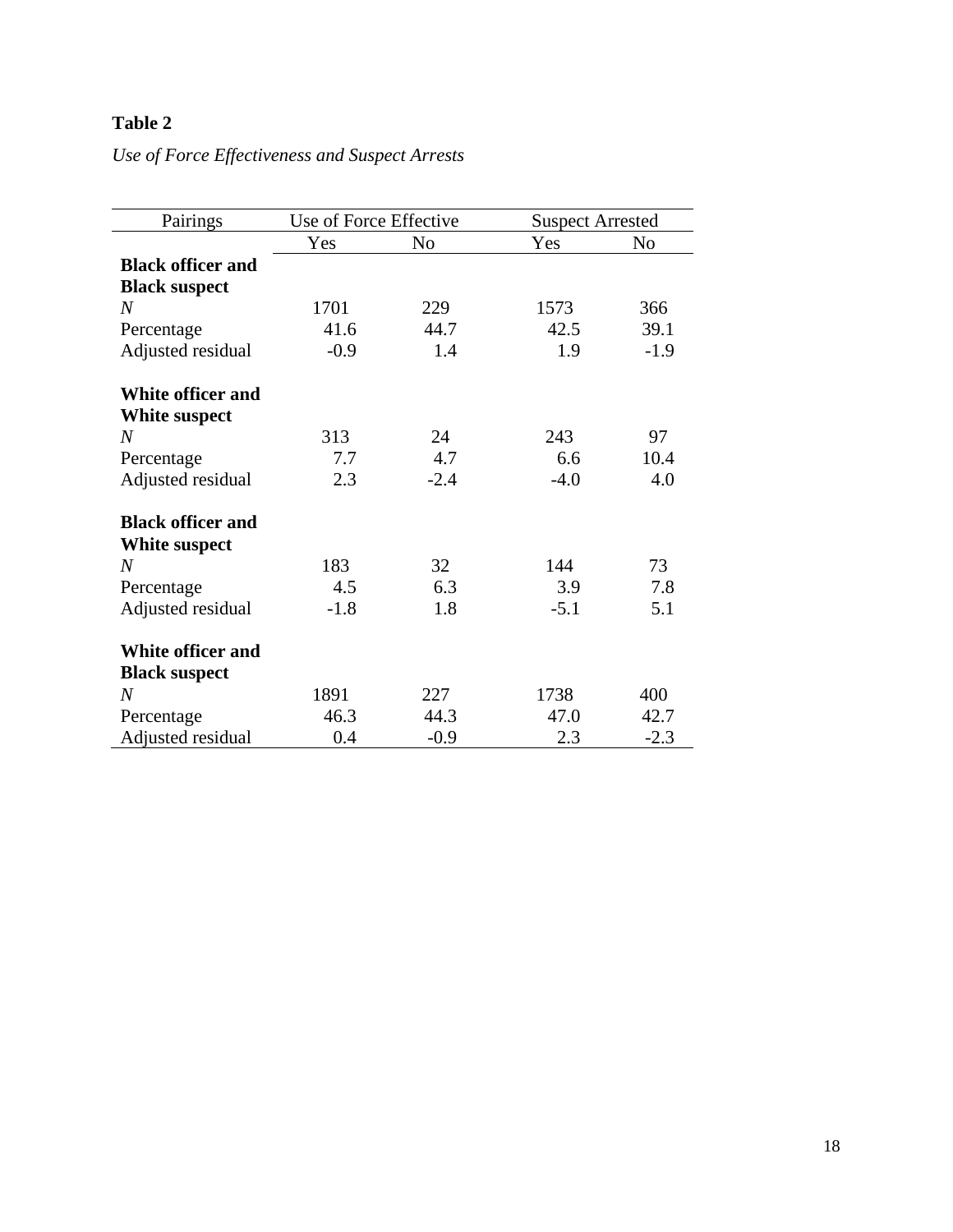*Use of Force Levels*

| Pairing                  | Use of Force Level |         |                |         |  |  |
|--------------------------|--------------------|---------|----------------|---------|--|--|
|                          | Level 1            | Level 2 | Level 3        | Level 4 |  |  |
| <b>Black officer and</b> |                    |         |                |         |  |  |
| <b>Black suspect</b>     |                    |         |                |         |  |  |
| $\overline{N}$           | 1601               | 298     | 10             | 30      |  |  |
| Percentage               | 43.4               | 34.9    | 34.5           | 46.2    |  |  |
| Adjusted residual        | 4.3                | $-4.5$  | $-0.8$         | 0.7     |  |  |
| White officer and        |                    |         |                |         |  |  |
| White suspect            |                    |         |                |         |  |  |
| N                        | 243                | 89      | $\overline{0}$ | 8       |  |  |
| Percentage               | 6.6                | 10.4    | 0.0            | 12.3    |  |  |
| Adjusted residual        | $-3.8$             | 3.8     | $-1.5$         | 1.5     |  |  |
| <b>Black officer and</b> |                    |         |                |         |  |  |
| White suspect            |                    |         |                |         |  |  |
| N                        | 154                | 53      | 3              | 7       |  |  |
| Percentage               | 4.2                | 6.2     | 10.3           | 10.8    |  |  |
| Adjusted residual        | $-3.2$             | 2.3     | 1.4            | 2.3     |  |  |
| <b>White officer and</b> |                    |         |                |         |  |  |
| <b>Black suspect</b>     |                    |         |                |         |  |  |
| $\overline{N}$           | 1689               | 413     | 16             | 20      |  |  |
| Percentage               | 45.8               | 48.4    | 55.2           | 30.8    |  |  |
| Adjusted residual        | $-0.9$             | 1.5     | 1.0            | $-2.5$  |  |  |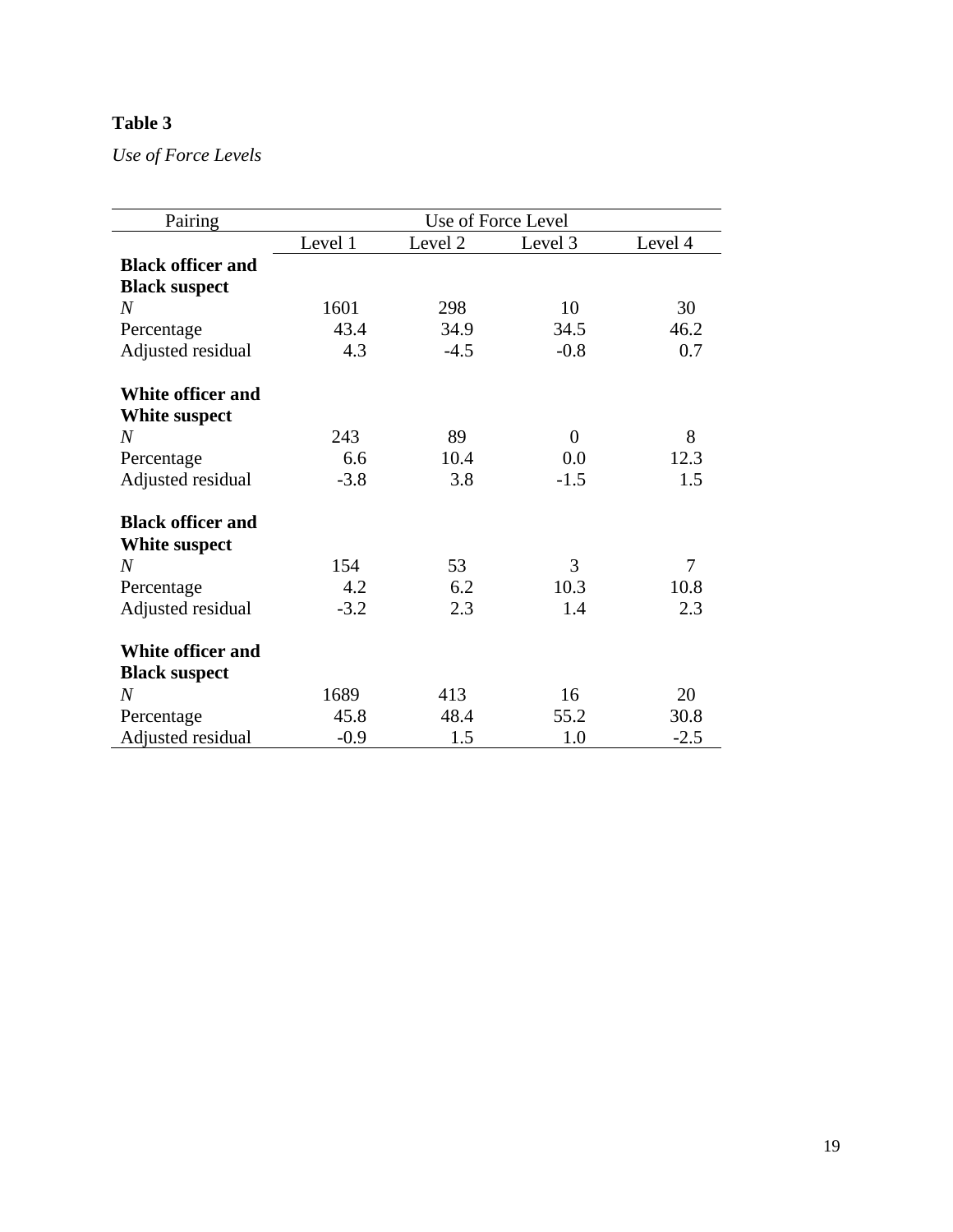*Officer Injured* 

| <b>Officer Race</b> | Officer Injured |        |  |  |
|---------------------|-----------------|--------|--|--|
|                     | Yes             | No     |  |  |
| <b>Black</b>        |                 |        |  |  |
| N                   | 226             | 1928   |  |  |
| Percentage          | 42.2            | 47.1   |  |  |
| Adjusted residual   | $-2.1$          | 2.1    |  |  |
| White               |                 |        |  |  |
| N                   | 309             | 2168   |  |  |
| Percentage          | 57.8            | 52.9   |  |  |
| Adjusted residual   | 2.1             | $-2.1$ |  |  |

*Note*: 3 cases are excluded because they were labeled "refuse

verbal commands," instead of yes or no.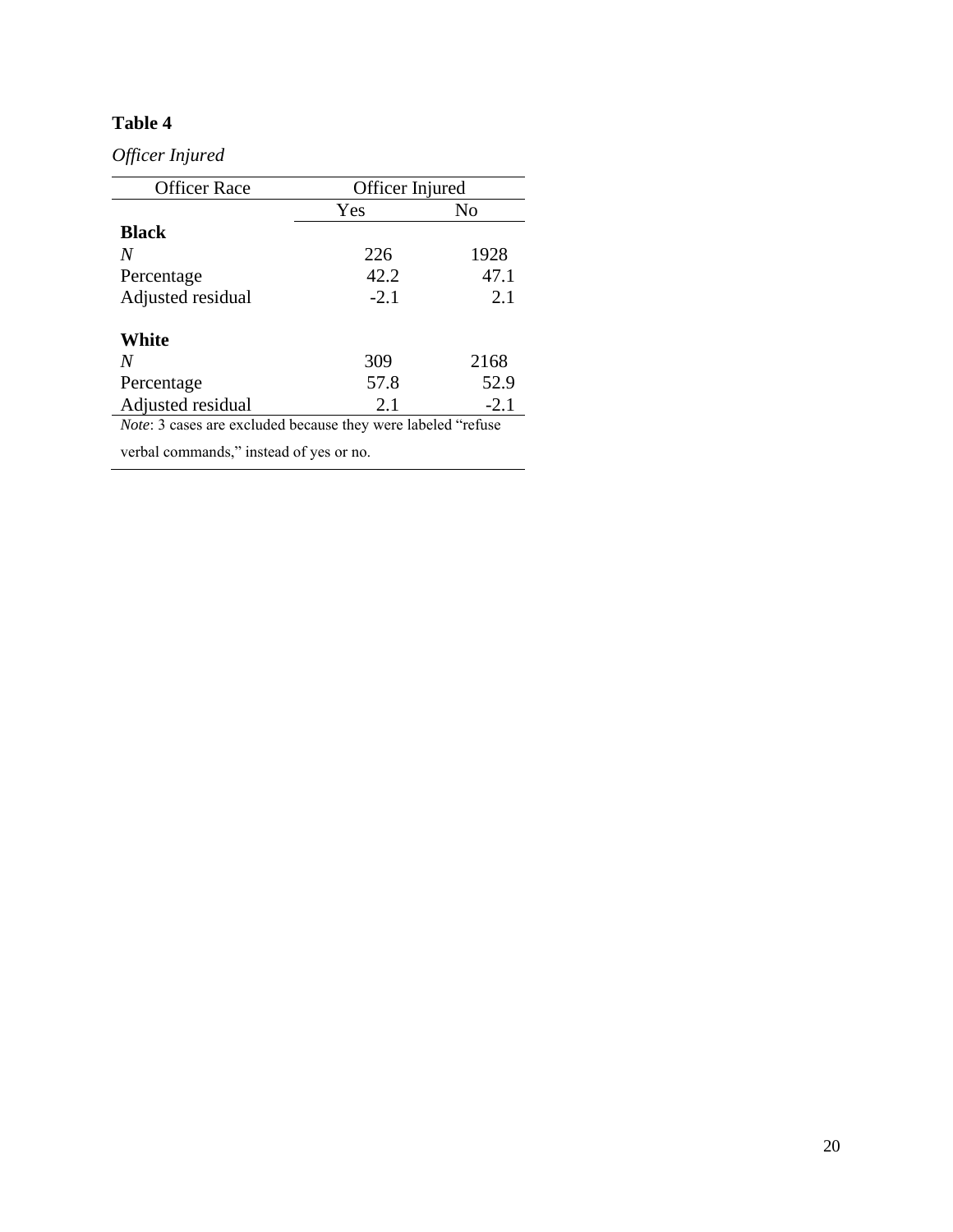*Use of force level x Pairings x Build*

| Use of Force Level | Pairing                                          |        |         | <b>Build</b> |                |
|--------------------|--------------------------------------------------|--------|---------|--------------|----------------|
| 1                  |                                                  | Small  | Medium  | Large        | X-Large        |
|                    | <b>Black officer and</b>                         |        |         |              |                |
|                    | <b>Black suspect</b>                             |        |         |              |                |
|                    | $\cal N$                                         | 377    | 1033    | 159          | 32             |
|                    | Percentage                                       | 44.8   | 45.3    | 33.2         | 37.2           |
|                    | Adjusted residual                                | 0.9    | 2.9     | $-4.8$       | $-1.2$         |
|                    | White officer and<br>White suspect               |        |         |              |                |
|                    | $\cal N$                                         | 40     | 147     | 51           | 5              |
|                    | Percentage                                       | 4.8    | 6.4     | 10.6         | 5.8            |
|                    | Adjusted residual                                | $-2.4$ | $-0.5$  | 3.8          | $-0.3$         |
|                    |                                                  |        |         |              |                |
|                    | <b>Black officer and</b><br>White suspect        |        |         |              |                |
|                    | $\cal N$                                         | 34     | 83      | 32           | 5              |
|                    | Percentage                                       | 4.0    | 3.6     | 6.7          | 5.8            |
|                    | Adjusted residual                                | $-0.2$ | $-2.1$  | 2.9          | 0.8            |
|                    | White officer and<br><b>Black suspect</b>        |        |         |              |                |
|                    | $\cal N$                                         | 390    | 1018    | 237          | 44             |
|                    | Percentage                                       | 46.4   | 44.6    | 49.5         | 51.2           |
|                    | Adjusted residual                                | 0.4    | $-1.8$  | 1.7          | 1.0            |
| $\overline{2}$     |                                                  |        |         |              |                |
|                    | <b>Black officer and</b><br><b>Black suspect</b> |        |         |              |                |
|                    | $\cal N$                                         | 67     | 181     | 36           | 14             |
|                    | Percentage                                       | 33.3   | 36.3    | 27.3         | 63.6           |
|                    | Adjusted residual                                | $-0.5$ | 1.0     | $-2.0$       | 2.9            |
|                    | White officer and<br>White suspect               |        |         |              |                |
|                    | $\cal N$                                         | 16     | 50      | 22           | 1              |
|                    | Percentage                                       | 8.0    | 10.0    | 16.7         | 4.5            |
|                    | Adjusted residual                                | $-1.3$ | $-0.4$  | 2.5          | $-0.9$         |
|                    | <b>Black officer and</b><br>White suspect        |        |         |              |                |
|                    | $\boldsymbol{N}$                                 | 11     | 26      | 16           | $\overline{0}$ |
|                    | Percentage                                       | 5.5    | 5.2     | 12.1         | $0.0\,$        |
|                    | Adjusted residual                                | $-0.5$ | $-1.4$  | 3.1          | $-1.2$         |
|                    | White officer and<br><b>Black suspect</b>        |        |         |              |                |
|                    | $\cal N$                                         | 107    | 241     | 58           | $\tau$         |
|                    | Percentage                                       | 53.2   | 48.4    | 43.9         | 31.8           |
|                    | Adjusted residual                                | 1.6    | $0.0\,$ | $-1.1$       | $-1.6$         |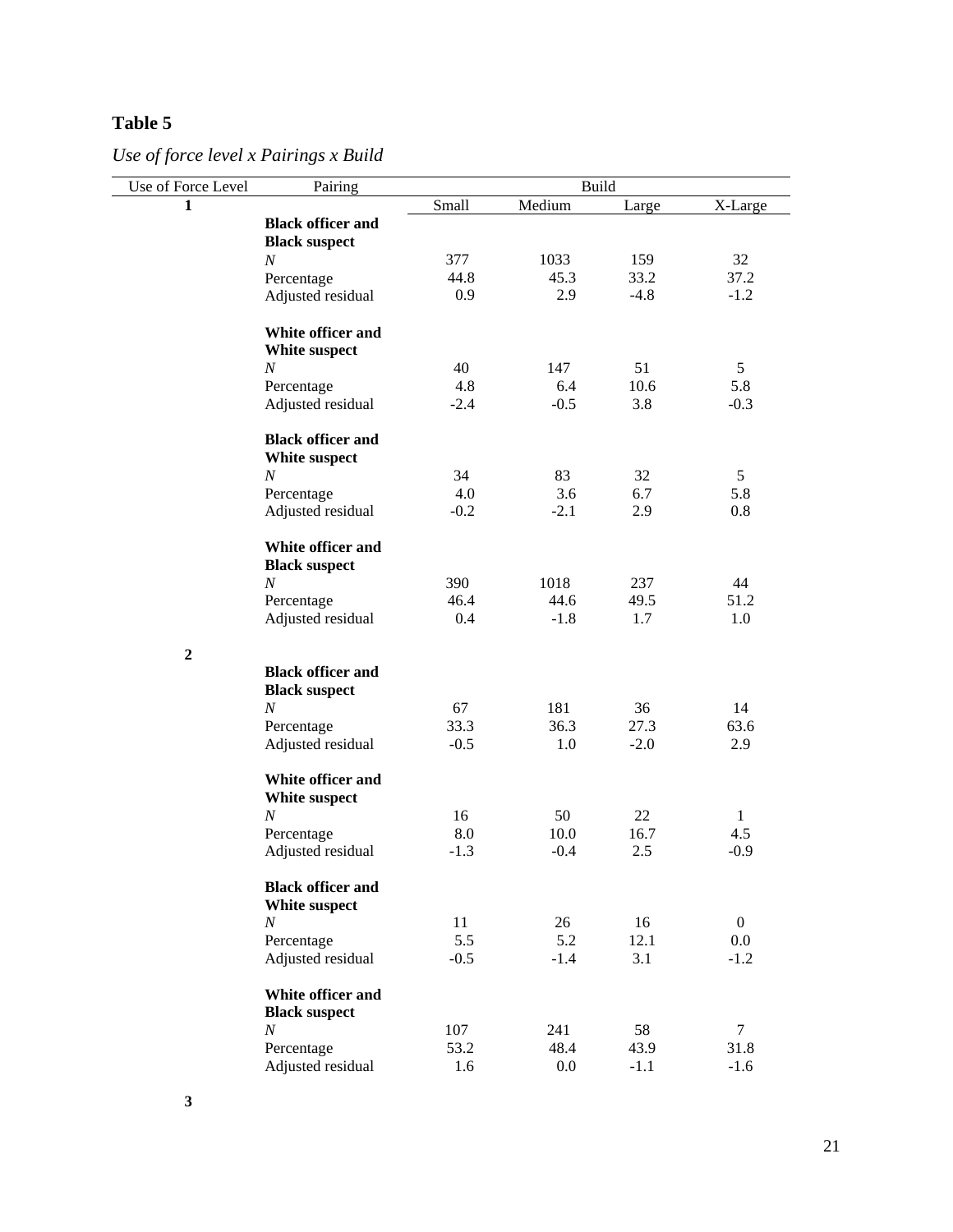| <b>Black officer and</b><br><b>Black suspect</b> |                |                          |                  |                |
|--------------------------------------------------|----------------|--------------------------|------------------|----------------|
| $\boldsymbol{N}$                                 | $\overline{0}$ | 8                        | 2                |                |
| Percentage                                       | $0.0\,$        | 50.0                     | 28.6             |                |
| Adjusted residual                                | $-2.0$         | 2.0                      | $-0.4$           |                |
| White officer and<br>White suspect<br>N          |                |                          |                  |                |
| Percentage                                       |                | $\overline{\phantom{a}}$ | ۰                |                |
| Adjusted residual                                |                |                          |                  |                |
| <b>Black officer and</b><br>White suspect        |                |                          |                  |                |
| $\boldsymbol{N}$                                 | $\overline{0}$ | 3                        | $\overline{0}$   |                |
| Percentage                                       | 0.0            | 18.8                     | 0.0              |                |
| Adjusted residual                                | $-0.9$         | 1.6                      | $-1.0$           |                |
| White officer and<br><b>Black suspect</b>        |                |                          |                  |                |
| $\boldsymbol{N}$                                 | 6              | 5                        | 5                |                |
| Percentage                                       | 100.0          | 31.2                     | 71.4             |                |
| Adjusted residual                                | 2.5            | $-2.9$                   | 1.0              |                |
| <b>Black officer and</b><br><b>Black suspect</b> |                |                          |                  |                |
| $\cal N$                                         | 7              | 21                       | $\mathbf{1}$     | $\mathbf{1}$   |
| Percentage                                       | 46.7           | 48.8                     | 50.0             | 20.0           |
| Adjusted residual                                | 0.0            | 0.6                      | 0.1              | $-1.2$         |
| White officer and<br>White suspect               |                |                          |                  |                |
| N                                                | 2              | 5                        | $\mathbf{1}$     | $\mathbf{0}$   |
| Percentage                                       | 13.3           | 11.6                     | 50.0             | $0.0\,$        |
| Adjusted residual                                | 0.1            | $-0.2$                   | 1.6              | $-0.9$         |
| <b>Black officer and</b><br>White suspect        |                |                          |                  |                |
| $\cal N$                                         | $\,1$          | $\overline{4}$           | $\boldsymbol{0}$ | $\overline{c}$ |
| Percentage                                       | 6.7            | 9.3                      | 0.0              | 40.0           |
| Adjusted residual                                | $-0.6$         | $-0.5$                   | $-0.5$           | $2.2\,$        |
| White officer and<br><b>Black suspect</b>        |                |                          |                  |                |
| $\boldsymbol{N}$                                 | 5              | 13                       | $\mathbf{0}$     | $\overline{2}$ |
| Percentage                                       | 33.3           | 30.2                     | 0.0              | 40.0           |
| Adjusted residual                                | 0.2            | $-0.1$                   | $-1.0$           | 0.5            |
| cells indicate no existing cases                 |                |                          |                  |                |

*Note*: Empty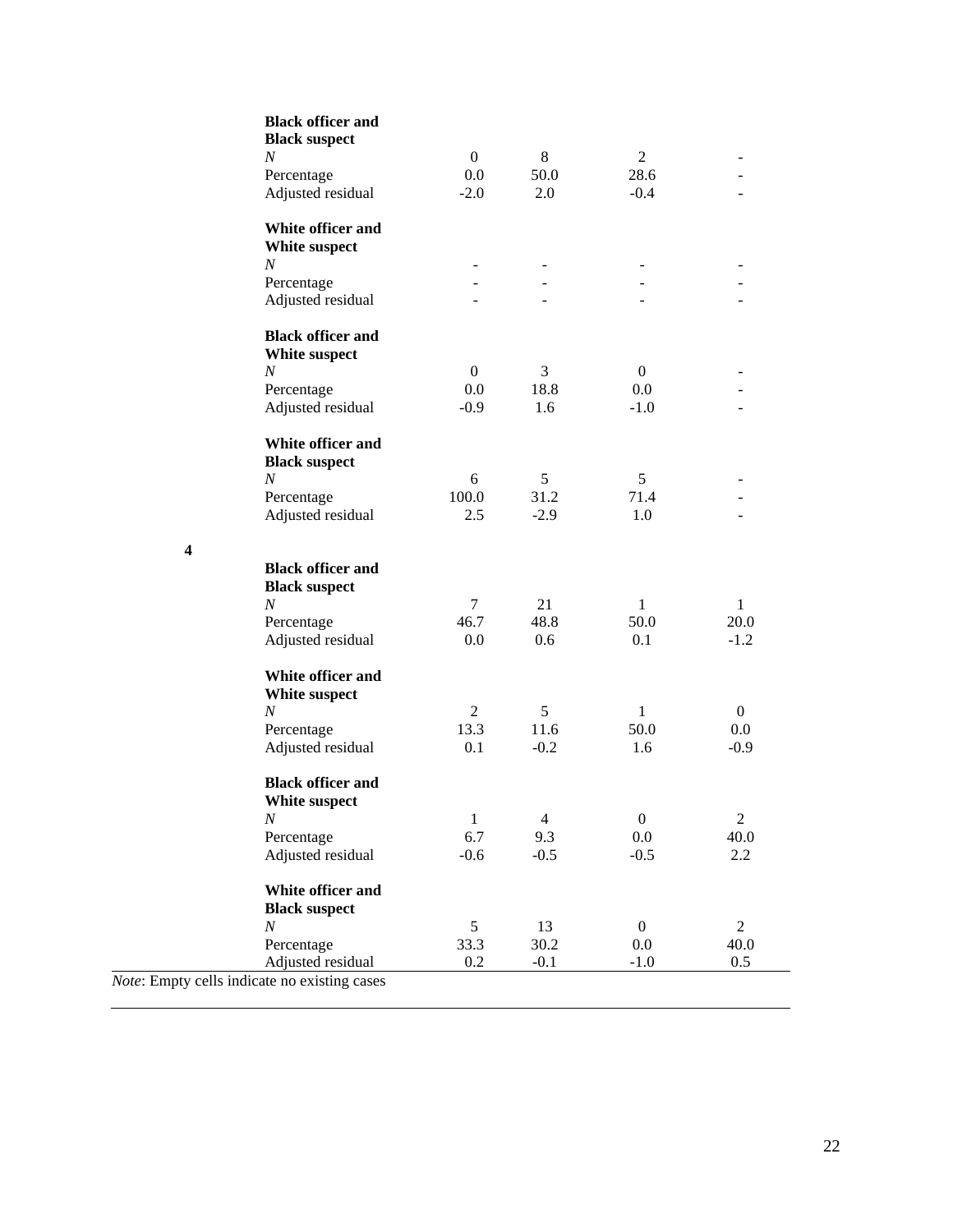*Use of force level x Pairings x Build*

| Use of Force Level | Pairing                                |                  |                     |                       | Height     |             |             |                     |
|--------------------|----------------------------------------|------------------|---------------------|-----------------------|------------|-------------|-------------|---------------------|
| 1                  |                                        | $<$ 5'0"         | $5'0''$ to          | $5'4''$ to            | $5'7''$ to | $5'10''$ to | $6'1''$ to  | >6'3''              |
|                    |                                        |                  | 5'3''               | $5'6''$               | 5'9''      | $6'0''$     | 6'3''       |                     |
|                    | <b>Black officer and</b>               |                  |                     |                       |            |             |             |                     |
|                    | <b>Black suspect</b>                   |                  |                     |                       |            |             |             |                     |
|                    | $\boldsymbol{N}$                       | 27               | 112                 | 259                   | 525        | 473         | 181         | 24                  |
|                    | Percentage                             | 56.3<br>1.8      | 45.2                | 41.8                  | 44.7       | 41.6        | 45.6<br>0.9 | 38.1                |
|                    | Adjusted residual<br>White officer and |                  | 0.6                 | $-0.9$                | 1.1        | $-1.5$      |             | $-0.9$              |
|                    | White suspect                          |                  |                     |                       |            |             |             |                     |
|                    | $\boldsymbol{N}$                       | $\mathfrak{Z}$   | 22                  | 29                    | 69         | 87          | 22          | 11                  |
|                    | Percentage                             | 6.3              | 8.9                 | 4.7                   | 5.9        | 7.7         | 5.5         | 17.5                |
|                    | Adjusted residual                      | $-0.1$           | 1.5                 | $-2.1$                | $-1.2$     | 1.7         | $-0.9$      | 3.5                 |
|                    | <b>Black officer and</b>               |                  |                     |                       |            |             |             |                     |
|                    | White suspect                          |                  |                     |                       |            |             |             |                     |
|                    | $\cal N$                               | $\mathfrak{Z}$   | 11                  | 22                    | 32         | 61          | 19          | 6                   |
|                    | Percentage                             | 6.3              | 434                 | 3.5                   | 2.7        | 5.4         | 4.8         | 9.5                 |
|                    | Adjusted residual                      | 0.7              | 0.2                 | $-0.9$                | $-3.0$     | 2.4         | 0.6         | 2.1                 |
|                    | White officer and                      |                  |                     |                       |            |             |             |                     |
|                    | <b>Black suspect</b>                   |                  |                     |                       |            |             |             |                     |
|                    | $\boldsymbol{N}$                       | 15               | 103                 | 310                   | 549        | 515         | 175         | 22                  |
|                    | Percentage                             | 31.3             | 41.5                | 50.0                  | 46.7       | 45.3        | 44.1        | 34.9                |
|                    | Adjusted residual                      | $-2.0$           | $-1.4$              | 2.3                   | 0.8        | $-0.4$      | $-0.7$      | $-1.7$              |
| $\boldsymbol{2}$   |                                        |                  |                     |                       |            |             |             |                     |
|                    | <b>Black officer and</b>               |                  |                     |                       |            |             |             |                     |
|                    | <b>Black suspect</b>                   |                  |                     |                       |            |             |             |                     |
|                    | $\cal N$                               | $\overline{2}$   | 12                  | 65                    | 97         | 70          | 39          | 13                  |
|                    | Percentage                             | 22.2             | 27.9                | 43.3                  | 37.7       | 27.3        | 38.6        | 35.1                |
|                    | Adjusted residual                      | $-0.8$           | $-1.0$              | 2.4                   | 1.1        | $-3.0$      | $0.8\,$     | $0.0\,$             |
|                    | White officer and                      |                  |                     |                       |            |             |             |                     |
|                    | White suspect                          |                  |                     |                       |            |             |             |                     |
|                    | $\cal N$                               | $\sqrt{2}$       | $\overline{4}$      | 6                     | 20         | 41          | 14          | $\overline{2}$      |
|                    | Percentage                             | 22.2             | 9.3                 | 4.0                   | 7.8        | 16.0        | 13.9        | 5.4                 |
|                    | Adjusted residual                      | 1.2              | $-0.2$              | $-2.8$                | $-1.7$     | 3.5         | 1.2         | $-1.0$              |
|                    | <b>Black officer and</b>               |                  |                     |                       |            |             |             |                     |
|                    | White suspect<br>$\boldsymbol{N}$      | $\boldsymbol{0}$ |                     |                       |            | 21          | 8           |                     |
|                    | Percentage                             | 0.0              | $\mathbf{1}$<br>2.3 | $\overline{4}$<br>2.7 | 18<br>7.0  | 8.2         | 7.9         | $\mathbf{1}$<br>2.7 |
|                    | Adjusted residual                      | $-0.8$           | $-1.1$              | $-2.0$                | 0.6        | 1.6         | $0.8\,$     | $-0.9$              |
|                    | White officer and                      |                  |                     |                       |            |             |             |                     |
|                    | <b>Black suspect</b>                   |                  |                     |                       |            |             |             |                     |
|                    | $\boldsymbol{N}$                       | 5                | 26                  | 75                    | 122        | 124         | 40          | 21                  |
|                    | Percentage                             | 55.6             | 60.5                | 50.0                  | 47.5       | 48.4        | 39.6        | 56.8                |
|                    | Adjusted residual                      | 0.4              | 1.6                 | 0.4                   | $-0.4$     | $0.0\,$     | $-1.9$      | 1.0                 |
| $\mathbf{3}$       |                                        |                  |                     |                       |            |             |             |                     |
|                    | <b>Black officer and</b>               |                  |                     |                       |            |             |             |                     |
|                    | <b>Black suspect</b>                   |                  |                     |                       |            |             |             |                     |
|                    | $\boldsymbol{N}$                       |                  | $\boldsymbol{0}$    | $\mathbf{1}$          | 3          | $\sqrt{2}$  | 3           | $\mathbf{1}$        |
|                    | Percentage                             |                  | 0.0                 | 25.0                  | 60.0       | 16.7        | 60.0        | 100.0               |
|                    | Adjusted residual                      |                  | $-1.1$              | $-0.4$                | 1.3        | $-1.7$      | 1.3         | 1.4                 |
|                    | White officer and                      |                  |                     |                       |            |             |             |                     |
|                    | White suspect                          |                  |                     |                       |            |             |             |                     |